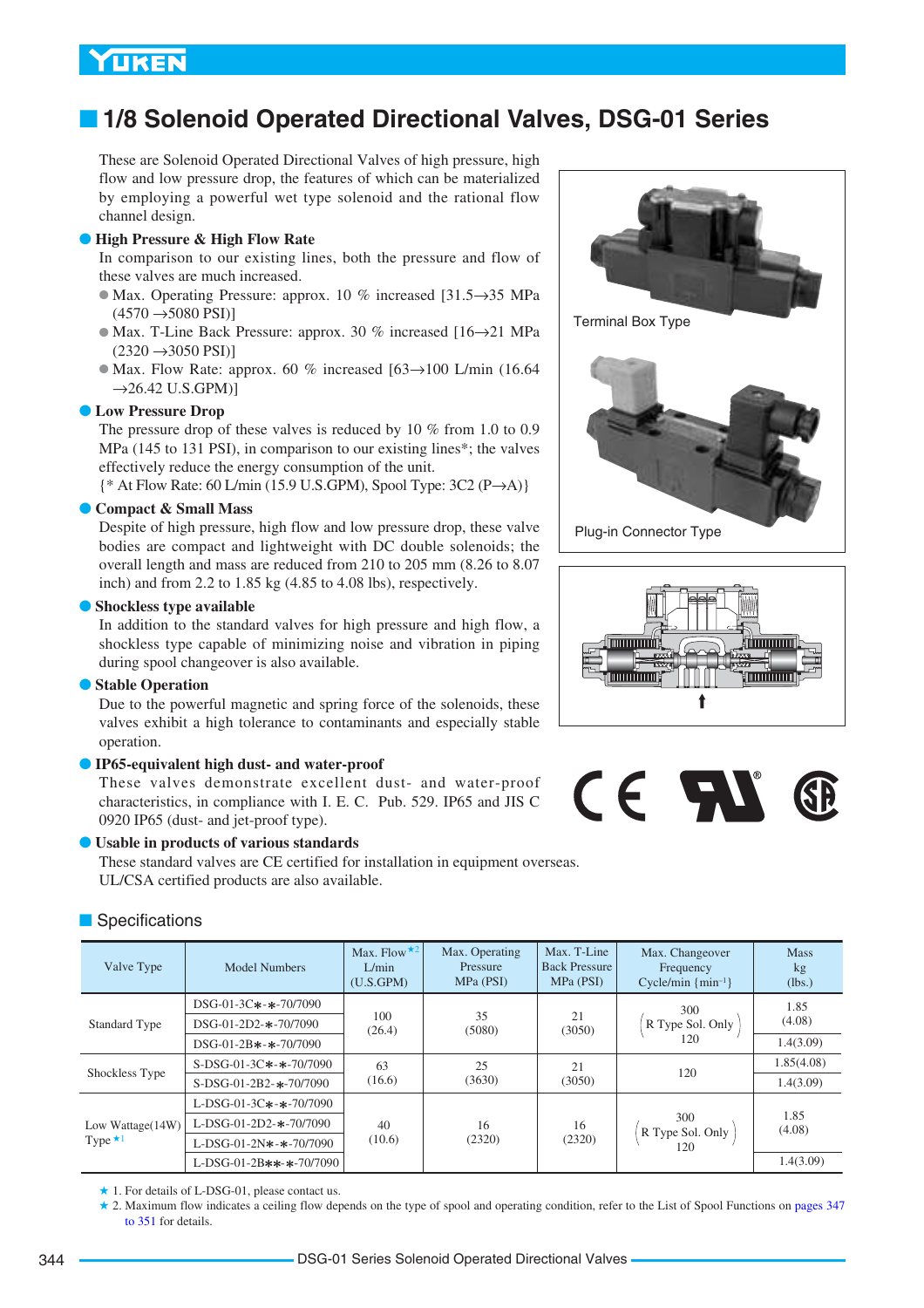### **Sub-plate**

|                       | Japanese Standard "JIS" |             | European Design Standard |                | N.American Design Standard | Approx.     |             |
|-----------------------|-------------------------|-------------|--------------------------|----------------|----------------------------|-------------|-------------|
| Piping<br><b>Size</b> | Sub-plate               | Thread      | Sub-plate                | Thread         | Sub-plate                  | Thread      | <b>Mass</b> |
|                       | Model Numbers           | <b>Size</b> | <b>Model Numbers</b>     | <b>Size</b>    | <b>Model Numbers</b>       | <b>Size</b> | $kg$ (lbs.) |
| 1/8                   | <b>DSGM-01-31</b>       | $Rc$ 1/8    | DSGM-01-3180             | $1/8$ BSP. $F$ | DSGM-01-3190               | $1/8$ NPT   | 0.8(1.8)    |
| 1/4                   | $DSGM-01X-31$           | $Rc$ 1/4    | DSGM-01X-3180            | $1/4$ BSP. $F$ | DSGM-01X-3190              | $1/4$ NPT   | 0.8(1.8)    |
| 3/8                   | $DSGM-01Y-31$           | $Rc$ 3/8    |                          |                | DSGM-01Y-3190              | $3/8$ NPT   | 0.8(1.8)    |

Sub-plates are available. Specify the sub-plate model number from the table above.

When sub-plates are not used, the mounting surface should have a good machined finish.

#### ■ Mounting Bolt

For socket head cap screws in the table below are included.

| <b>Descriptions</b>                                 | Soc. Hd. Cap Screw (4 pcs.)      | <b>Tightening Torque</b>                                                |
|-----------------------------------------------------|----------------------------------|-------------------------------------------------------------------------|
| Japanese Standard "JIS"<br>European Design Standard | $M5 \times 45$ Lg.               | 5 - 7 Nm (43 - 60 in. 1bs.)<br>Applicable to working pressure more than |
| N. American Design Standard                         | No. 10-24 UNC $\times$ 1-3/4 Lg. | 25 MPa (3630 PSI): 6 - 7 Nm (52 - 60 in. 1bs.)                          |

### Solenoid Ratings

| Valve Type       | Electric source                   | Coil             | Frequency |                | Voltage $(V)$     |                        | Current & Power at Rated Voltage |             |
|------------------|-----------------------------------|------------------|-----------|----------------|-------------------|------------------------|----------------------------------|-------------|
|                  |                                   | Type             | (Hz)      | Source Ratin g | Serviceable Range | Inrush $(A)^{\star 2}$ | Holding $(A)$                    | Power $(W)$ |
|                  |                                   |                  | 50        | 100            | $80 - 110$        | 2.42                   | 0.51                             |             |
|                  |                                   | A100             | 60        | 100            | $90 - 120$        | 2.14                   | 0.37                             |             |
|                  |                                   |                  |           | 110            |                   | 2.35                   | 0.44                             |             |
|                  |                                   | A120             | 50        | 120            | $96 - 132$        | 2.02                   | 0.42                             |             |
| Standard         | $AC^{\star 1}$                    |                  | 60        |                | $108 - 144$       | 1.78                   | 0.31                             |             |
| Type             |                                   |                  | 50        | 200            | $160 - 220$       | 1.21                   | 0.25                             |             |
|                  |                                   | A200             | 60        | 200            | $180 - 240$       | 1.07                   | 0.19                             |             |
|                  |                                   |                  |           | 220            |                   | 1.18                   | 0.22                             |             |
|                  |                                   |                  | 50        | 240            | $192 - 264$       | 1.01                   | 0.21                             |             |
| <b>Shockless</b> |                                   | A240             | 60        |                | $216 - 288$       | 0.89                   | 0.15                             |             |
| Type             |                                   | D <sub>12</sub>  |           | 12             | $10.8 - 13.2$     |                        | 2.45                             |             |
|                  | DC (K Series)                     | D24              |           | 24             | $21.6 - 26.4$     |                        | 1.23                             | 29          |
|                  |                                   | D48              |           | 48             | $43.2 - 52.8$     |                        | 0.61                             |             |
|                  | $AC \rightarrow DC$ Rectified (R) | R <sub>100</sub> | 50/60     | 100            | $90 - 110$        |                        | 0.33                             | 29          |
|                  |                                   | R <sub>200</sub> |           | 200            | $180 - 220$       |                        | 0.16                             |             |

1. AC solenoid is not available in shockless type.

R type models with built-in current rectifier is recommended for shockless operation with AC power.

2. Inrush current in the above table show rms values at maximum stroke.

3. There are more coil types other than the above. For details, please make inquiries.

The coil type numbers in the shaded column are handled as opotinal extras. In case these coils are required to be chosen, please confirm the time of delivery with us before ordering.

### ■ Options

#### ● **Push Button with Lock Nut**

Can be used for manual changeover of spool. The push button can be locked in the pressed condition.



# SOL b Plug-in Connector With Indicator Light

### ● **Plug-in Connector with Solenoid Indicator Light**

These are the indicator light incorporated plug-in connector type solenoids. Energisation or de-energisation of the solenoid can be easily identified with the incorporated indicator light.

**E**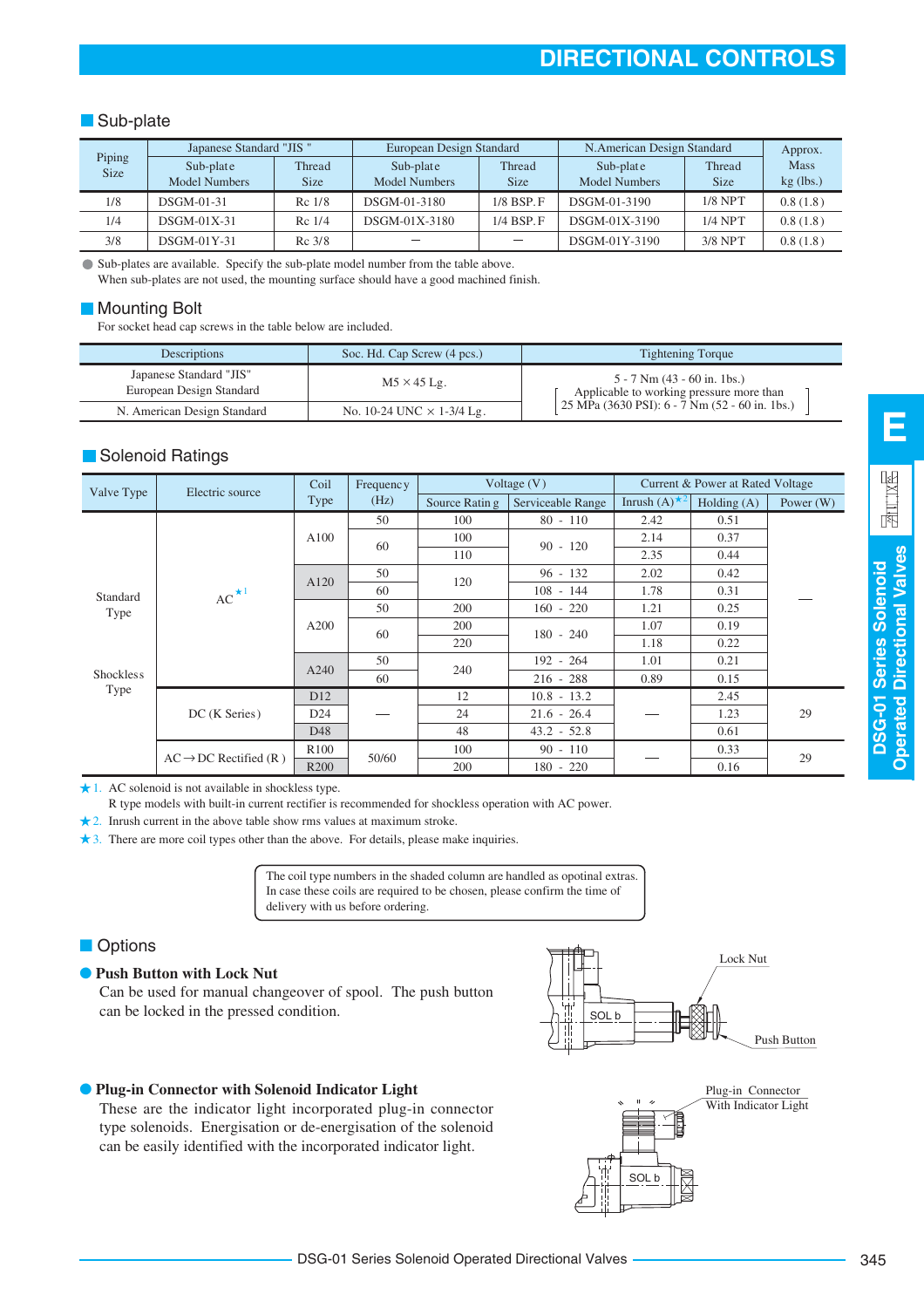# ■ Model Number Designation

| F-                                               | S-                        | <b>DSG</b>       | $-01$         | $-2$                            | B                                     | $\overline{2}$                        | A                                                          | $-D24$<br>$-C$                                             |                                     | $-N$                                           | $-70$                                         | $\ast$                                               | -L                                                                            |        |                                                                      |
|--------------------------------------------------|---------------------------|------------------|---------------|---------------------------------|---------------------------------------|---------------------------------------|------------------------------------------------------------|------------------------------------------------------------|-------------------------------------|------------------------------------------------|-----------------------------------------------|------------------------------------------------------|-------------------------------------------------------------------------------|--------|----------------------------------------------------------------------|
| Special<br><b>Seals</b>                          | Shockless<br>Type         | Series<br>Number | Valve<br>Size | Number<br>of Valve<br>Positions | Spool-<br>Spring<br>Arrangement       | Spool<br>Type                         | Special Two<br>Position Valve<br>(Omit if not)<br>required | Coil<br>Type                                               | Manual<br>Override                  | Electrical<br>Conduit<br>Connection            | Design<br>Number                              | Design<br>Standard                                   | Models with<br>Reverse Mtg. of<br>Solenoid<br>(Omit if not)<br>required       |        |                                                                      |
|                                                  |                           |                  |               | 3:<br>Three<br>Positions        | C:<br>Spring<br>Centred               | 2, 3<br>4,40<br>60, 9<br>10, 11<br>12 | $\overline{\phantom{0}}$                                   | AC:<br>A100<br>A120<br>A200<br>A240                        | None:<br>Manual<br>Override         | None:<br>Terminal<br>Box Type                  |                                               | None:<br>Japanese<br>Std. "JIS"<br>90:<br>N.American |                                                                               |        |                                                                      |
| F:<br>For Phosphate                              | None:<br>Standard<br>Type | DSG:             |               | 2:                              | D:<br>No-Spring<br>Detented           | $\overline{\mathbf{2}}$               |                                                            | DC:<br><b>D12</b><br>D <sub>24</sub><br>D48                | Pin<br>$\boxed{\text{C}}$ :<br>Push |                                                |                                               | Design Std.                                          |                                                                               |        |                                                                      |
| Ester Type<br>Fluids<br>(Omit if not<br>required |                           |                  |               |                                 |                                       |                                       | Solenoid<br>Operated<br>Directional<br>Valve               | 01<br>Two<br>Positions<br>$\mathsf{B}$<br>Spring<br>Offset | $\overline{\mathbf{2}}$<br>3<br>8   | $A_{\star 1}^{\star 1}$                        | R:<br>$(AC\rightarrow$<br>DC)<br>R100<br>R200 | Button<br>and<br>Lock Nut<br>(Option)                | N:<br>Plug-in<br>Connector<br>Type<br>$\star_2$<br>N1<br>Plug-in<br>Connector | $70\,$ | None:<br>Japanese<br>Std. "JIS"<br>and<br>European<br>Design<br>Std. |
|                                                  | S:<br>Shockless           |                  |               | 3:<br>Three<br>Positions        | C:<br>Spring<br>Centred               | $\overline{\mathbf{2}}$<br>4          |                                                            | $DC:$<br>$D12$<br>$\overline{D24}$<br>D48<br>$R$ :         |                                     | Type<br>with<br>Indicator<br>Light<br>(Option) |                                               | 90:<br>N. American<br>Design<br>Std.                 |                                                                               |        |                                                                      |
|                                                  | Type                      |                  |               | 2:<br>Two<br>Positions          | B:<br>Spring<br>$\mathbf 2$<br>Offset |                                       |                                                            | $(AC\rightarrow$<br>DC)<br>R100<br>R200                    |                                     |                                                |                                               |                                                      | L                                                                             |        |                                                                      |

★1. In case of the special two position valve, please refer to [page 352](#page-8-0) for details.

★2. N1 is not available for R type solenoids.

In the table above, the symbols or numbers highlighted with shade represent the optional extras. The valves with model number having such optional extras are handles as options, therefore, please confirm the time of delivery with us before ordering.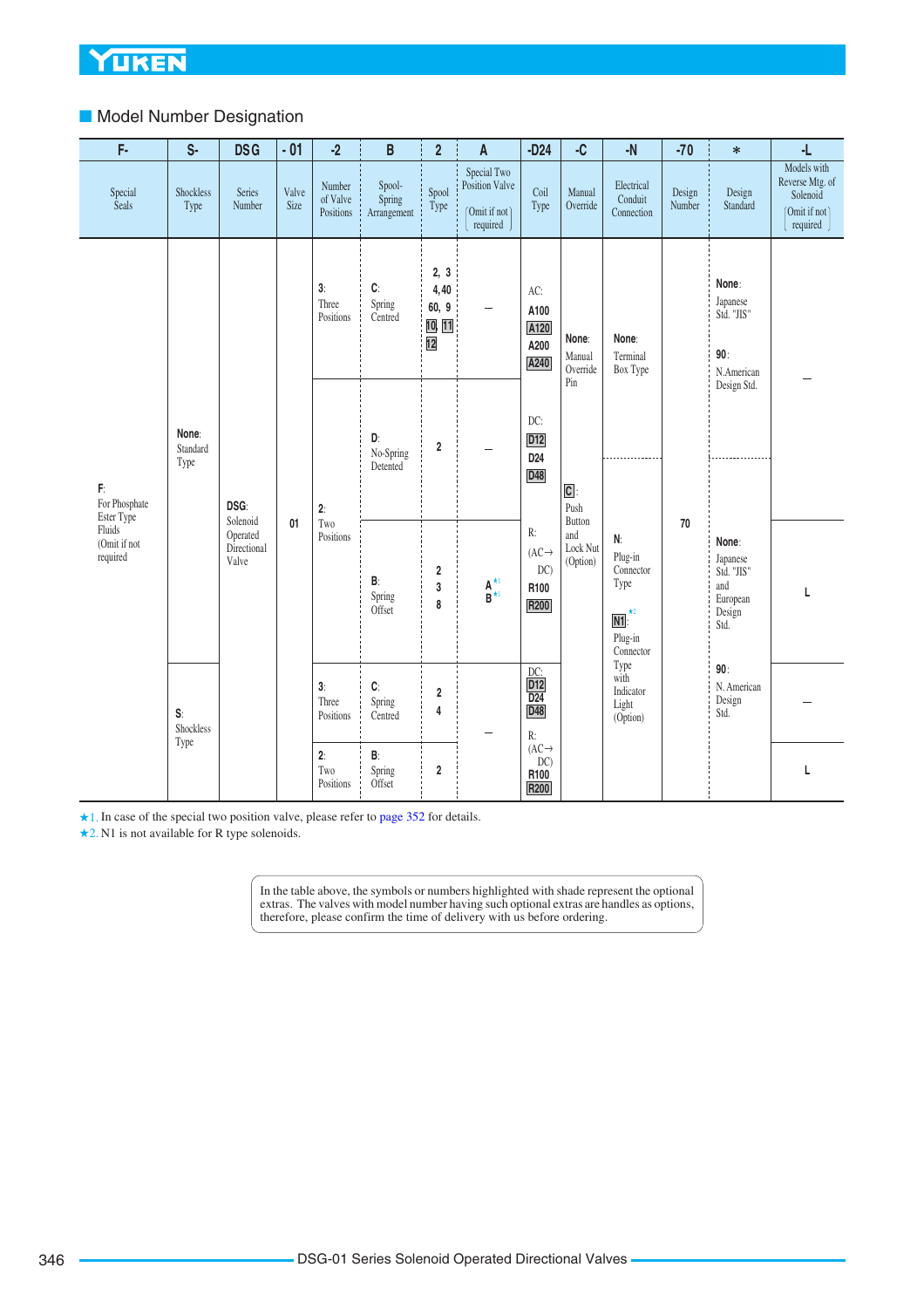# <span id="page-3-0"></span>■ List of Standard Models and The Maximum Flow

|                        |                          |                         |                                         |          | Max. Flow<br>L/min |              |                                                                          |                  |                   |                      |                                             |                               |                  |                    |                      |                                                                         |                  |                  |
|------------------------|--------------------------|-------------------------|-----------------------------------------|----------|--------------------|--------------|--------------------------------------------------------------------------|------------------|-------------------|----------------------|---------------------------------------------|-------------------------------|------------------|--------------------|----------------------|-------------------------------------------------------------------------|------------------|------------------|
|                        |                          |                         |                                         |          |                    |              | $P \leq^{\text{A} \rightarrow \text{B}}_{\text{B} \rightarrow \text{A}}$ |                  |                   |                      | $P \longrightarrow A$<br>[Port "B" Blocked] |                               |                  |                    |                      | $P \rightarrow B$<br>[Port "A" Blocked]                                 |                  |                  |
| No. of Valve Positions | Spool-Spring Arrangement | Model<br><b>Numbers</b> | Graphic<br>Symbols                      |          |                    |              |                                                                          |                  |                   |                      |                                             |                               |                  |                    |                      | $\begin{array}{c}\nA + B \\ \downarrow \\ B + \frac{1}{2}\n\end{array}$ |                  |                  |
|                        |                          |                         |                                         |          |                    |              | <b>Working Pressure MPa</b>                                              |                  |                   | Working Pressure MPa |                                             |                               |                  |                    | Working Pressure MPa |                                                                         |                  |                  |
|                        |                          |                         |                                         | 10       | 16                 | 25           | 31.5                                                                     | 35               | 10                | 16                   | 25                                          | 31.5                          | 35               | 10                 | 16                   | 25                                                                      | 31.5             | 35               |
|                        |                          | DSG-01-3C2              | <b>Zuthxe</b>                           | 100      | 100                | 100          | 100                                                                      | 100              | 100(43)<br>57(38) | 100(41)<br>53(31)    | 80(21)<br>29(17)                            | 60(17)<br>19(10)              | 38(15)<br>13(9)  | 100(43)<br>57(38)  | 100(41)<br>53(31)    | 80(21)<br>29(17)                                                        | 60(17)<br>19(10) | 38(15)<br>13(9)  |
|                        |                          | DSG-01-3C3              | P <sub>T</sub><br>$\overline{M}$<br>집   | 100(80)  | 100(80)            | 100(80)      | 100(77)                                                                  | 100(77)          | 70(46)            | 70(46)               | 70(46)                                      | 70(46)                        | 70(46)           | 70(46)             | 70(46)               | 70(46)                                                                  | 70(46)           | 70(46)           |
|                        |                          |                         | re<br><b>非收</b><br>$\frac{1}{2}$        | 90(63)   | 90(63)             | 90(63)<br>90 | 90(63)<br>90(22)                                                         | 90(63)<br>35(18) | 45(30)<br>100(38) | 45(30)<br>76(28)     | 45(30)<br>67(15)                            | 45(30)<br>$\overline{57(10)}$ | 45(30)<br>35(7)  | 45(30)<br>100(38)  | 45(30)<br>76(28)     | 45(30)<br>$\overline{67(15)}$                                           | 45(30)<br>57(10) | 45(30)<br>35(7)  |
|                        |                          | DSG-01-3C4              |                                         | 90       | 90                 | 90(26)       | 43(14)                                                                   | 30(11)           | 50(31)            | 38(20)               | 20(10)                                      | 16(7)                         | 12(5)            | 50(31)             | 38(20)               | 20(10)                                                                  | 16(7)            | 12(5)            |
| Three Positions        |                          | DSG-01-3C40             | <b>Zurnal</b>                           | 85<br>80 | 85<br>80           | 85<br>80(30) | 80(40)<br>63(15)                                                         | 80(22)<br>25(10) | 85(40)<br>70(26)  | 85(35)<br>50(24)     | 85(24)<br>32(16)                            | 60(16)<br>22(13)              | 55(12)<br>18(10) | 85(40)<br>70(26)   | 85(35)<br>50(24)     | 85(24)<br>32(16)                                                        | 60(16)<br>22(13) | 55(12)<br>18(10) |
|                        | Spring Centred           | DSG-01-3C60             | $\mathsf A$ B<br>- 공사 (H)<br>- 이 사이 (H) | 43(23)   | 43(23)             | 42(23)       | 42(23)                                                                   | 42(23)           | 54(32)            | 54(32)               | 52(32)                                      | 52(32)                        | 52(32)           | 54(32)             | 54(32)               | 52(32)                                                                  | 52(32)           | 52(32)           |
|                        |                          |                         |                                         | 40(23)   | 40(23)             | 38(23)       | 36(23)                                                                   | 35(23)           | 48(30)            | 47(30)               | 47(30)                                      | 47(30)                        | 47(30)           | 48(30)             | 47(30)               | 47(30)                                                                  | 47(30)           | 47(30)           |
|                        |                          | DSG-01-3C9              | A B<br><b>Extract</b><br>P <sub>T</sub> | 100      | 100                | 100          | 100                                                                      | 100              | 20                | 15                   | 10                                          | 10                            | 8                | 20                 | 15                   | 10                                                                      | 10               | 8                |
|                        |                          | DSG-01-3C10             | $\frac{1}{2}$                           | 100      | 100                | 100(63)      | 100(33)                                                                  | 100(27)          | 100(50)           | 100(37)              | 100(20)                                     | 78(16)                        | 62(13)           | 100(50)            | 100(37)              | 100(20)                                                                 | 78(16)           | 62(13)           |
|                        |                          |                         | A B                                     |          | 100(70)            | 80(20)       | 70(20)                                                                   | 40(19)           | 100(37)           | 55(25)               | 29(14)                                      | 20(11)                        | 15(10)           | 100(37)<br>100(65) | 55(25)<br>85(52)     | 29(14)<br>72(45)                                                        | 20(11)<br>65(34) | 15(10)<br>60(27) |
|                        |                          | DSG-01-3C11             | $\frac{1}{2}$<br><u> 때 18전</u>          | 100      | 100                | 100          | 100                                                                      | 100              | 23                | 20 <sup>2</sup>      | 13                                          | 10                            | 5                | 70(50)             | 57(40)               | 50(25)                                                                  | 43(19)           | 35(18)           |
|                        |                          | DSG-01-3C12             | <b>ZULAR</b>                            | 100      | 100                | 100(63)      | 100(33)                                                                  | 100(27)          | 100(50)           | 100(37)              | 100(20)                                     | 78(16)                        | 62(13)           | 100(50)            | 100(37)              | 100(20)                                                                 | 78(16)           | 62(13)           |
|                        |                          |                         |                                         |          | 100(70)            | 80(20)       | 70(20)                                                                   | 40(19)           | 100(37)           | 55(25)               | 29(14)                                      | 20(11)                        | 15(10)           | 100(37)            | 55(25)               | 29(14)                                                                  | 20(11)           | 15(10)           |
|                        | No-Spring<br>Detented    | DSG-01-2D2              | ett: xe                                 | 80       | 80                 | 80           | 80                                                                       | 80               | 45                | 45                   | 45(21)                                      | 45(16)                        | 38(13)           | 50                 | 50(45)               | 50(42)                                                                  | 45(40)           | 45(40)           |
| Two Positions          |                          |                         |                                         |          |                    |              |                                                                          |                  |                   |                      | 36(18)                                      | 28(13)                        | 22(12)           |                    | 50(45)               | 50(42)                                                                  | 45(40)           | 45(40)           |
|                        |                          | DSG-01-2B2              | A B<br>M∐IIKE,                          | 85       | 85                 | 85           | 85                                                                       | 85               | 20                | 16                   | 16                                          | 15                            | 13               | 85(63)             | 80(50)               | 63(40)                                                                  | 44(32)           | 44(32)           |
|                        |                          |                         | A B                                     |          |                    |              |                                                                          |                  |                   |                      |                                             |                               |                  | 85(30)<br>80(70)   | 60(33)<br>80(70)     | 50(28)<br>80(70)                                                        | 40(28)<br>80(70) | 40(28)<br>80(70) |
|                        | Spring Offset            | DSG-01-2B3              | <b>MIHIXE</b>                           | 70       | 70                 | 70           | 70                                                                       | 70               | 50                | 50                   | 50                                          | 50                            | 50               | 70(48)             | 70(48)               | 70(48)                                                                  | 70(48)           | 70(48)           |
|                        |                          | DSG-01-2B8              | A B<br><b>MELLE</b>                     |          |                    |              |                                                                          |                  | 26                | 17                   | 13                                          | 11                            | 10               | 80(50)             | 70(40)               | 60(20)                                                                  | 45(10)           | 30(10)           |
|                        |                          |                         |                                         |          |                    |              |                                                                          |                  |                   |                      |                                             |                               |                  | 35(20)             | 23(15)               | 15(8)                                                                   | 10(5)            | 7(5)             |

### ● Models with AC Solenoids: DSG-01-\*\*\*-A\*

Notes: 1. The relation between the maximum flow in the table above and the frequency/voltage (within the serviceable voltage) is as shown below.



2. For the maximum flow rate in P  $\rightarrow$  T of the valves with a  $\star$  mark, please see [page 351](#page-7-0).

The valve models with a  $\blacklozenge$  mark are handled as Options. If you choose such valves, check the time of delivery beforehand.

**E**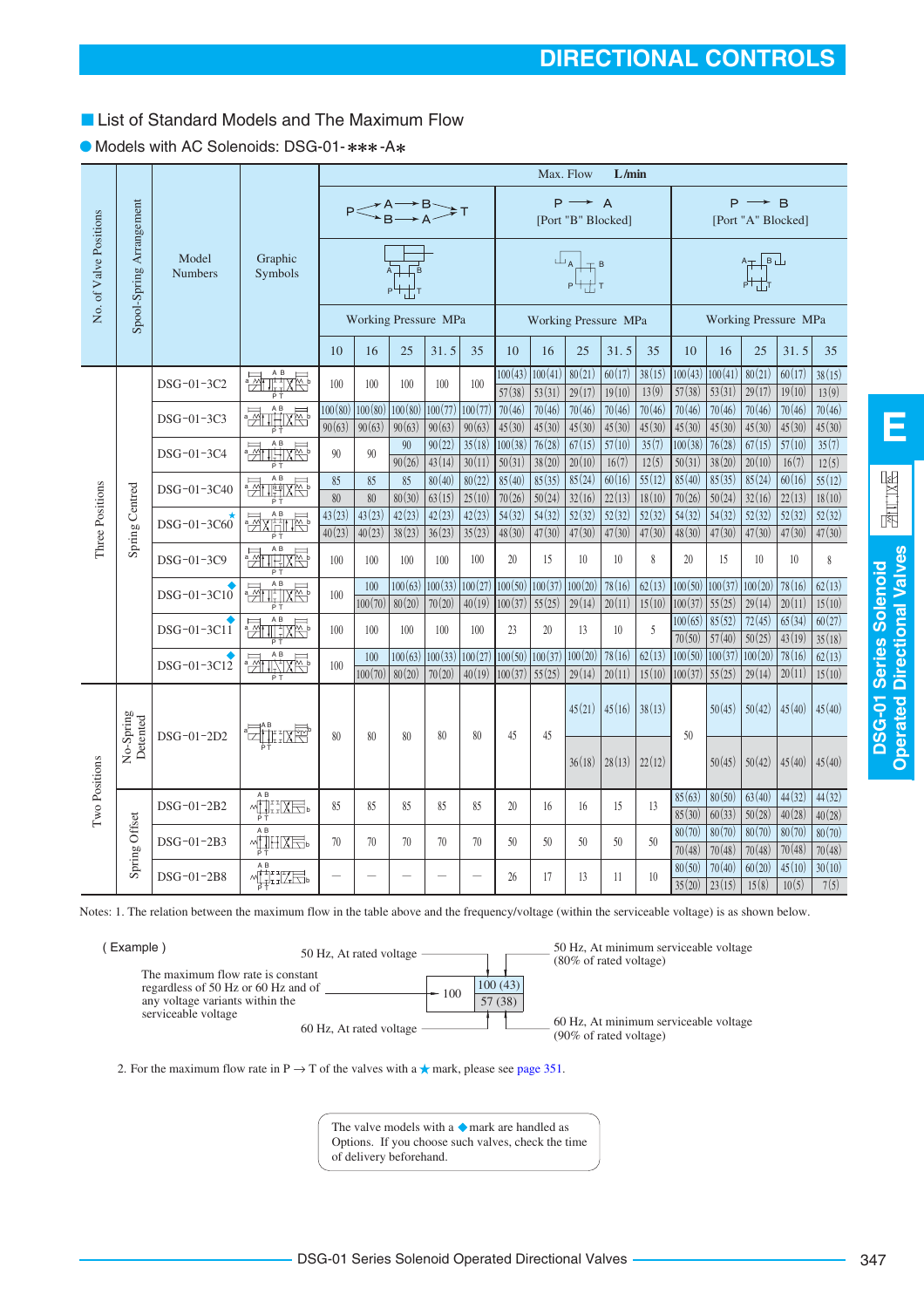■ List of Standard Models and The Maximum Flow

● Models with DC or R Type Solenoids: DSG-01- \*\*\*-D\*/R\*

|                        |                          |                         |                                                                                                                                                                                                                                                                                                                                                     | Max. Flow<br>L/mi |          |          |                                              |          |           |          |                                                                                                                                                                                                                                                                                                                                                                                                                                                                                                                    |                      |          |           |                                                                                          |                   |                      |          |  |
|------------------------|--------------------------|-------------------------|-----------------------------------------------------------------------------------------------------------------------------------------------------------------------------------------------------------------------------------------------------------------------------------------------------------------------------------------------------|-------------------|----------|----------|----------------------------------------------|----------|-----------|----------|--------------------------------------------------------------------------------------------------------------------------------------------------------------------------------------------------------------------------------------------------------------------------------------------------------------------------------------------------------------------------------------------------------------------------------------------------------------------------------------------------------------------|----------------------|----------|-----------|------------------------------------------------------------------------------------------|-------------------|----------------------|----------|--|
|                        |                          |                         |                                                                                                                                                                                                                                                                                                                                                     |                   |          |          | $P \leq^{A \rightarrow B}_{B \rightarrow A}$ |          |           |          | $P \longrightarrow A$                                                                                                                                                                                                                                                                                                                                                                                                                                                                                              | [Port "B" Blocked]   |          |           |                                                                                          | $P \rightarrow B$ | [Port "A" Blocked]   |          |  |
| No. of Valve Positions | Spool-Spring Arrangement | Model<br><b>Numbers</b> | Graphic<br>Symbols                                                                                                                                                                                                                                                                                                                                  |                   |          |          |                                              |          |           |          | $\begin{array}{c}\n\Box_A \\ \hline\n\vdots \\ \hline\n\vdots \\ \hline\n\vdots \\ \hline\n\vdots \\ \hline\n\vdots \\ \hline\n\vdots \\ \hline\n\vdots \\ \hline\n\vdots \\ \hline\n\vdots \\ \hline\n\vdots \\ \hline\n\vdots \\ \hline\n\vdots \\ \hline\n\vdots \\ \hline\n\vdots \\ \hline\n\vdots \\ \hline\n\vdots \\ \hline\n\vdots \\ \hline\n\vdots \\ \hline\n\vdots \\ \hline\n\vdots \\ \hline\n\vdots \\ \hline\n\vdots \\ \hline\n\vdots \\ \hline\n\vdots \\ \hline\n\vdots \\ \hline\n\vdots \\ $ |                      |          |           | $\begin{array}{c}\nA + B \ \downarrow \\ \downarrow \\ P + \downarrow \\ T\n\end{array}$ |                   |                      |          |  |
|                        |                          |                         |                                                                                                                                                                                                                                                                                                                                                     |                   |          |          | Working Pressure MPa                         |          |           |          |                                                                                                                                                                                                                                                                                                                                                                                                                                                                                                                    | Working Pressure MPa |          |           |                                                                                          |                   | Working Pressure MPa |          |  |
|                        |                          |                         |                                                                                                                                                                                                                                                                                                                                                     | 10                | 16       | 25       | 31.5                                         | 35       | 10        | 16       | 25                                                                                                                                                                                                                                                                                                                                                                                                                                                                                                                 | 31.5                 | 35       | 10        | 16                                                                                       | 25                | 31.5                 | 35       |  |
|                        |                          | DSG-01-3C2              | <b>Filter</b>                                                                                                                                                                                                                                                                                                                                       | 100               | 100      | 100      | 100                                          | 100      | 100<br>55 | 45<br>35 | 28<br>23                                                                                                                                                                                                                                                                                                                                                                                                                                                                                                           | 25<br>19             | 22<br>17 | 100<br>55 | 45<br>35                                                                                 | 28<br>23          | 25<br>19             | 22<br>17 |  |
|                        |                          | DSG-01-3C3              | <b>Zullixe</b>                                                                                                                                                                                                                                                                                                                                      | 100               | 100      | 100      | 100                                          | 100      | 78        | 78       | 78                                                                                                                                                                                                                                                                                                                                                                                                                                                                                                                 | 78                   | 75       | 78        | 78                                                                                       | 78                | 78                   | 75       |  |
|                        |                          | DSG-01-3C4              | $\frac{1}{2}$                                                                                                                                                                                                                                                                                                                                       | 80<br>90          | 80<br>90 | 80<br>90 | 80<br>50                                     | 80<br>38 | 70<br>100 | 70<br>58 | 70<br>38                                                                                                                                                                                                                                                                                                                                                                                                                                                                                                           | 70<br>31             | 70<br>29 | 70<br>100 | 70<br>58                                                                                 | 70<br>38          | 70<br>31             | 70<br>29 |  |
|                        |                          |                         |                                                                                                                                                                                                                                                                                                                                                     |                   |          | 42       | 26                                           | 20       | 62        | 48       | 30                                                                                                                                                                                                                                                                                                                                                                                                                                                                                                                 | 25                   | 23       | 62        | 48                                                                                       | 30                | 25                   | 23       |  |
| Three Positions        | Spring Centred           | DSG-01-3C40             | $\frac{1}{2}$                                                                                                                                                                                                                                                                                                                                       | 85                | 85       | 65<br>45 | 40<br>30                                     | 33<br>26 | 85<br>65  | 52<br>36 | 30<br>25                                                                                                                                                                                                                                                                                                                                                                                                                                                                                                           | 26<br>21             | 24<br>19 | 85<br>65  | 52<br>36                                                                                 | 30<br>25          | 26<br>21             | 24<br>19 |  |
|                        |                          |                         | <b>ZXHILE</b>                                                                                                                                                                                                                                                                                                                                       | 50                | 50       | 50       | 50                                           | 50       | 66        | 66       | 66                                                                                                                                                                                                                                                                                                                                                                                                                                                                                                                 | 66                   | 66       | 66        | 66                                                                                       | 66                | 66                   | 66       |  |
|                        |                          | DSG-01-3C60             |                                                                                                                                                                                                                                                                                                                                                     | 41                | 41       | 41       | 41                                           | 41       | 58        | 58       | 58                                                                                                                                                                                                                                                                                                                                                                                                                                                                                                                 | 58                   | 58       | 58        | 58                                                                                       | 58                | 58                   | 58       |  |
|                        |                          | DSG-01-3C9              | <b>Zuring</b><br>ΡŤ                                                                                                                                                                                                                                                                                                                                 | 100               | 100      | 100      | 100                                          | 100      | 20        | 15       | 10                                                                                                                                                                                                                                                                                                                                                                                                                                                                                                                 | 10                   | 8        | 20        | 15                                                                                       | 10                | 10                   | 8        |  |
|                        |                          |                         | $\frac{1}{2}$                                                                                                                                                                                                                                                                                                                                       |                   |          | 85       | 80                                           | 40       | 100       | 56       | 36                                                                                                                                                                                                                                                                                                                                                                                                                                                                                                                 | 28                   | 24       | 100       | 56                                                                                       | 36                | 28                   | 24       |  |
|                        |                          | DSG-01-3C10             |                                                                                                                                                                                                                                                                                                                                                     | 85                | 85       | 35       | 23                                           | 20       | 74        | 43       | 28                                                                                                                                                                                                                                                                                                                                                                                                                                                                                                                 | 20                   | 19       | 74        | 43                                                                                       | 28                | 20                   | 19       |  |
|                        |                          | DSG-01-3C11             | $\frac{1}{2}$                                                                                                                                                                                                                                                                                                                                       | 100               | 100      | 100      | 100                                          | 100      | 23        | 20       | 13                                                                                                                                                                                                                                                                                                                                                                                                                                                                                                                 | 10                   | 5        | 100<br>85 | 60<br>46                                                                                 | 40<br>32          | 36<br>28             | 32<br>24 |  |
|                        |                          |                         | $\frac{1}{2}$                                                                                                                                                                                                                                                                                                                                       |                   |          | 85       | 80                                           | 40       | 100       | 56       | 36                                                                                                                                                                                                                                                                                                                                                                                                                                                                                                                 | 28                   | 24       | 100       | 56                                                                                       | 36                | 28                   | 24       |  |
|                        |                          | DSG-01-3C12             |                                                                                                                                                                                                                                                                                                                                                     | 85                | 85       | 35       | 23                                           | 20       | 74        | 43       | 28                                                                                                                                                                                                                                                                                                                                                                                                                                                                                                                 | 20                   | 19       | 74        | 43                                                                                       | 28                | 20                   | 19       |  |
|                        | No-Spring<br>Detented    | DSG-01-2D2              | <sup>a</sup> zil::XP                                                                                                                                                                                                                                                                                                                                | 75                | 75       | 75       | 75                                           | 75       | 45        | 45       | 40                                                                                                                                                                                                                                                                                                                                                                                                                                                                                                                 | 30                   | 27       | 50        | 50                                                                                       | 50                | 45                   | 45       |  |
| Two Positions          |                          |                         |                                                                                                                                                                                                                                                                                                                                                     | 70                | 70       | 70       | 70                                           | 70       |           |          | 30                                                                                                                                                                                                                                                                                                                                                                                                                                                                                                                 | 25                   | 22       |           | 45                                                                                       | 42                | 40                   | 40       |  |
|                        |                          | DSG-01-2B2              | A B<br><b>MULLXE</b>                                                                                                                                                                                                                                                                                                                                | 80                | 80       | 80       | 80                                           | 80       | 20        | 16       | 16                                                                                                                                                                                                                                                                                                                                                                                                                                                                                                                 | 15                   | 13       | 46        | 31                                                                                       | 24                | 22                   | 22       |  |
|                        |                          |                         | ΡŤ                                                                                                                                                                                                                                                                                                                                                  |                   |          |          |                                              |          |           |          |                                                                                                                                                                                                                                                                                                                                                                                                                                                                                                                    |                      |          | 32        | 23                                                                                       | 19                | 18                   | 18       |  |
|                        | Spring Offset            | DSG-01-2B3              | $\begin{picture}(120,115) \put(0,0){\line(1,0){15}} \put(15,0){\line(1,0){15}} \put(15,0){\line(1,0){15}} \put(15,0){\line(1,0){15}} \put(15,0){\line(1,0){15}} \put(15,0){\line(1,0){15}} \put(15,0){\line(1,0){15}} \put(15,0){\line(1,0){15}} \put(15,0){\line(1,0){15}} \put(15,0){\line(1,0){15}} \put(15,0){\line(1,0){15}} \put(15,0){\line$ | 70                | 70       | 70       | 70                                           | 70       | 50        | 50       | 50                                                                                                                                                                                                                                                                                                                                                                                                                                                                                                                 | 50                   | 50       | 75<br>65  | 75<br>65                                                                                 | 75                | 75<br>65             | 75<br>65 |  |
|                        |                          |                         | A B                                                                                                                                                                                                                                                                                                                                                 |                   |          |          |                                              |          |           |          |                                                                                                                                                                                                                                                                                                                                                                                                                                                                                                                    |                      |          | 53        | 35                                                                                       | 65<br>23          | 19                   | 17       |  |
|                        |                          | DSG-01-2B8              | MTHZE.                                                                                                                                                                                                                                                                                                                                              |                   |          |          |                                              |          | 26        | 17       | 13                                                                                                                                                                                                                                                                                                                                                                                                                                                                                                                 | 11                   | 10       | 35        | 30                                                                                       | 17                | 13                   | 12       |  |

Notes: 1. The relation between the maximum flow in the table above and the voltage (within the serviceable voltage) is as shown be low.

| Example |  |
|---------|--|
|         |  |

| The maximum flow rate is constant<br>regardless of any voltage variants | 100 | 100 |
|-------------------------------------------------------------------------|-----|-----|
| within the serviceable voltage                                          |     |     |

At rated voltage  $\frac{1}{2}$  [after temperature rise and saturated] At minimum serviceable voltage (90% of rated voltage) [after temperature rise and saturated]

2. For the maximum flow rate in P  $\rightarrow$  T of the valves with a  $\star$  mark, please see [page 351.](#page-7-0)

The valve models with a  $\blacklozenge$  mark are handled as Options. If you choose suce valves, check the time of delivery beforehand.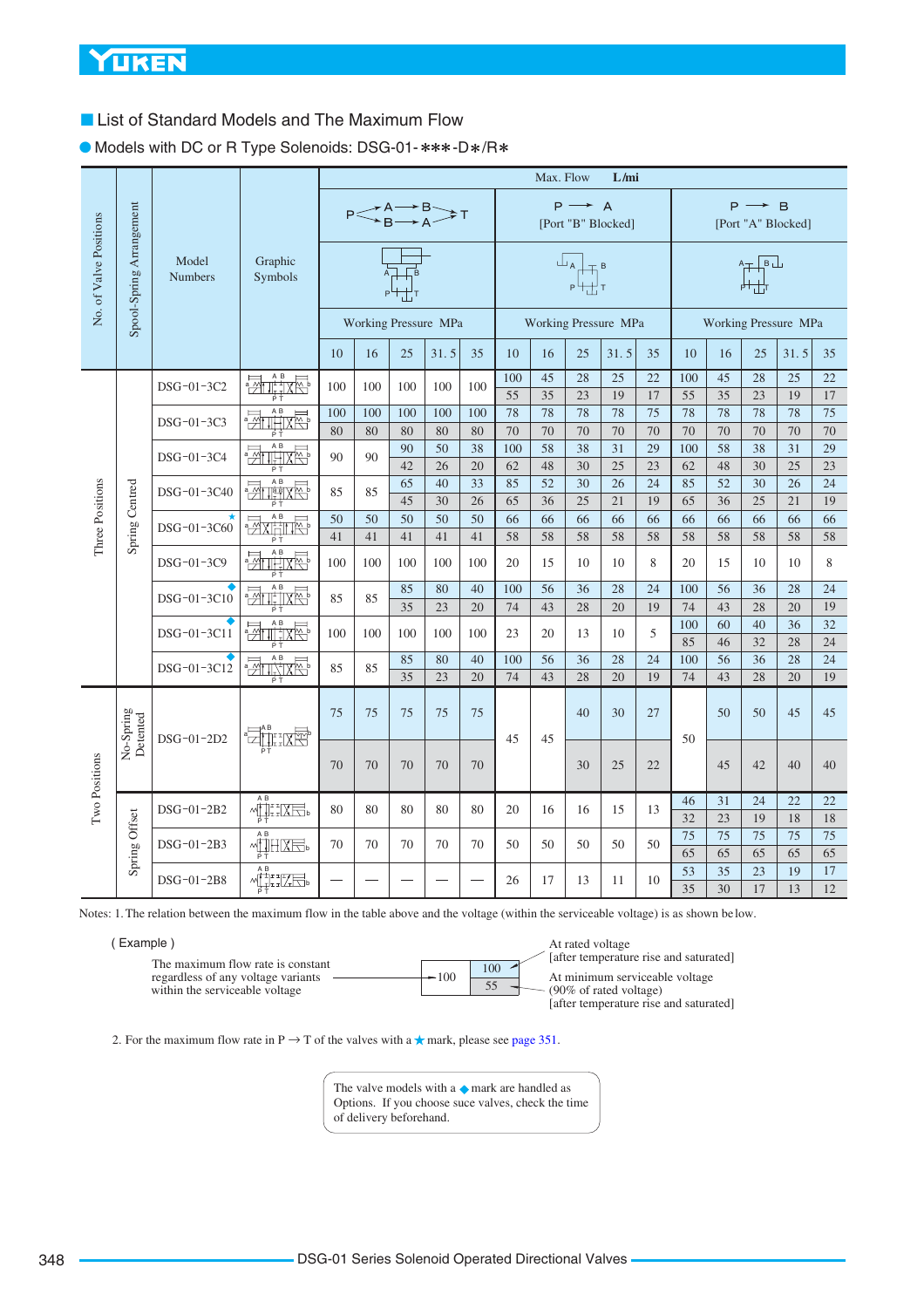50 Hz, At minimum serviceable voltage

| The valve models with a $\bullet$ mark are handled as |
|-------------------------------------------------------|
| Options. If you choose such valves, check the time    |
| of delivery beforehand.                               |

26.4(11.4)

15.1(10.0)

60 Hz, At rated voltage  $\frac{1}{\sqrt{60 \pi}} \int_{0.00\%}^{0.00\%}$  of rated voltage

50 Hz, At rated voltage  $\overline{\qquad}$   $\overline{\qquad}$   $\overline{\qquad}$   $\overline{\qquad}$  (80% of rated voltage)

# ■ List of Standard Models and The Maximum Flow

|                        |                          |                         |                                                          |              |      | $P \leq A \rightarrow B \rightarrow A$                 |                                    |           |                                                                      |                       | $P \longrightarrow A$<br>[Port "B" Blocked]                                                                                  |                                 |                       |                                                                                                       |                                                   | $P \rightarrow B$<br>[Port "A" Blocked]                                                                                                                                                                                                                                                                                                     |                                                                                                                       |                       |
|------------------------|--------------------------|-------------------------|----------------------------------------------------------|--------------|------|--------------------------------------------------------|------------------------------------|-----------|----------------------------------------------------------------------|-----------------------|------------------------------------------------------------------------------------------------------------------------------|---------------------------------|-----------------------|-------------------------------------------------------------------------------------------------------|---------------------------------------------------|---------------------------------------------------------------------------------------------------------------------------------------------------------------------------------------------------------------------------------------------------------------------------------------------------------------------------------------------|-----------------------------------------------------------------------------------------------------------------------|-----------------------|
| No. of Valve Positions | Spool-Spring Arrangement | Model<br><b>Numbers</b> | Graphic<br>Symbols                                       |              |      |                                                        |                                    |           |                                                                      |                       | $\begin{array}{c}\n\perp_{\mathsf{A}} \\ \downarrow_{\mathsf{P}}\downarrow_{\mathsf{L}}\downarrow_{\mathsf{T}}\n\end{array}$ |                                 |                       |                                                                                                       |                                                   | $\begin{picture}(120,115) \put(0,0){\line(1,0){150}} \put(15,0){\line(1,0){150}} \put(15,0){\line(1,0){150}} \put(15,0){\line(1,0){150}} \put(15,0){\line(1,0){150}} \put(15,0){\line(1,0){150}} \put(15,0){\line(1,0){150}} \put(15,0){\line(1,0){150}} \put(15,0){\line(1,0){150}} \put(15,0){\line(1,0){150}} \put(15,0){\line(1,0){150$ |                                                                                                                       |                       |
|                        |                          |                         |                                                          |              |      | Working Pressure PSI                                   |                                    |           |                                                                      |                       |                                                                                                                              | <b>Working Pressure PSI</b>     |                       |                                                                                                       |                                                   |                                                                                                                                                                                                                                                                                                                                             | Working Pressure PSI                                                                                                  |                       |
|                        |                          |                         |                                                          | 1450         | 2320 | 3630                                                   | 4570                               | 5080      | 1450                                                                 | 2320                  | 3630                                                                                                                         | 4570                            | 5080                  | 1450                                                                                                  | 2320                                              | 3630                                                                                                                                                                                                                                                                                                                                        | 4570                                                                                                                  | 5080                  |
|                        |                          | DSG-01-3C2              | $\frac{1}{2}$<br>ΡŤ                                      | 26.4         | 26.4 | 26.4                                                   | 26.4                               | 26.4      | 26.4(11.4) 26.4(10.8) 21.1(5.6)<br>$15.1(10.0)$ 14.0(8.2)            |                       | 7.7(4.5)                                                                                                                     | 5.0(2.6)                        | 3.4(2.4)              | $15.9(4.5)$ $10.0(4.0)$ $26.4(11.4)$ $26.4(10.8)$ $21.1(5.6)$ $15.9(4.5)$<br>$15.1(10.0)$ $14.0(8.2)$ |                                                   | 7.7(4.5)                                                                                                                                                                                                                                                                                                                                    | 5.0(2.6)                                                                                                              | 10.0(4.0)<br>3.4(2.4) |
|                        |                          | DSG-01-3C3              | <b>Exhibit</b>                                           |              |      | 26.4(21.1) 26.4(21.1) 26.4(21.1) 26.4(21.1) 26.4(21.1) |                                    |           |                                                                      |                       |                                                                                                                              |                                 |                       |                                                                                                       |                                                   |                                                                                                                                                                                                                                                                                                                                             | 18.5(12.2) 18.5(12.2) 18.5(12.2) 18.5(12.2) 18.5(12.2) 18.5(12.2) 18.5(12.2) 18.5(12.2) 18.5(12.2) 18.5(12.2)         |                       |
|                        |                          |                         |                                                          |              |      | 23.8(16.6) 23.8(16.6) 23.8(16.6) 23.8(16.6) 23.8(16.6) |                                    |           | $11.9(7.9)$ 11.9(7.9) 11.9(7.9)                                      |                       |                                                                                                                              |                                 |                       |                                                                                                       |                                                   |                                                                                                                                                                                                                                                                                                                                             | $\left[11.9(7.9)\right]11.9(7.9)\left[11.9(7.9)\right]11.9(7.9)\left[11.9(7.9)\right]11.9(7.9)\left[11.9(7.9)\right]$ |                       |
|                        |                          | DSG-01-3C4              | <b>Friday</b>                                            | 23.8         | 23.8 | 23.8                                                   | $23.8(5.8)$ 9.2(4.8)               |           | 26.4(10.0) 20.1(17.4) 17.7(4.0)                                      |                       |                                                                                                                              |                                 |                       | $15.1(2.6)$ 9.2(1.8) 26.4(10.0) 20.1(7.4)                                                             |                                                   |                                                                                                                                                                                                                                                                                                                                             | $17.7(4.0)$ 15.1(2.6)                                                                                                 | 9.2(1.8)              |
|                        |                          |                         |                                                          |              |      | 23.8(6.9)                                              | 11.4(3.7)                          | 7.9(2.9)  | $13.2(8.2)$ 10.0(5.3)                                                |                       | 5.3(2.6)                                                                                                                     | 4.2(1.9)                        | 3.2(1.3)              |                                                                                                       | $13.2(8.2)$ 10.0(5.3)                             | 5.3(2.6)                                                                                                                                                                                                                                                                                                                                    | 4.2(1.9)                                                                                                              | 3.2(1.3)              |
| Three Positions        |                          | DSG-01-3C40             | <b>Zurnal</b>                                            | 22.5<br>21.1 | 22.5 | 22.5                                                   |                                    |           | $\left  21.1(10.6) \right  21.1(5.8) 22.5(10.6) 22.5(9.3) 22.5(6.3)$ |                       |                                                                                                                              |                                 |                       | $15.9(4.2)$ $14.5(3.2)$ $22.5(10.6)$ $22.5(9.3)$                                                      | $18.5(6.9)$ 13.2(6.3)                             | 22.5(6.3)                                                                                                                                                                                                                                                                                                                                   | $15.9(4.2)$ 14.5(3.2)                                                                                                 |                       |
|                        |                          |                         |                                                          | 11.4(6.1)    | 21.1 | 21.1(7.9)<br>$11.4(6.1)$ 11.1(6.1)                     | 16.6(4.0)<br>$11.1(6.1)$ 11.1(6.1) | 6.6(2.4)  | $18.5(6.9)$ 13.2(6.3)<br>14.2(8.4)                                   | $14.2(8.4)$ 13.7(8.4) | 8.5(4.2)                                                                                                                     | 5.8(3.4)<br>13.7(8.4)           | 4.8(2.6)<br>13.7(8.4) |                                                                                                       | $14.2(8.4)$ 14.2(8.4)                             | 8.5(4.2)<br>13.7(8.4)                                                                                                                                                                                                                                                                                                                       | 5.8(3.4)<br>$13.7(8.4)$ 13.7(8.4)                                                                                     | 4.8(2.6)              |
|                        | Spring Centred           | DSG-01-3C60             | $\frac{1}{\sqrt{2}}\frac{1}{\sqrt{2}}\frac{1}{\sqrt{2}}$ | 10.6(6.1)    |      | $10.6(6.1)$ 10.0(6.1)                                  | 9.5(6.1)                           | 9.2(6.1)  | $12.7(7.9)$ 12.4(7.9)                                                |                       | 12.4(7.9)                                                                                                                    | 12.4(7.9)                       | 12.4(7.9)             | $12.7(7.9)$ 12.4(7.9)                                                                                 |                                                   | 12.4(7.9)                                                                                                                                                                                                                                                                                                                                   | 12.4(7.9)                                                                                                             | 12.4(7.9)             |
|                        |                          | DSG-01-3C9              | <b>FANIFIXE</b>                                          | 26.4         | 26.4 | 26.4                                                   | 26.4                               | 26.4      | 5.3                                                                  | 4.0                   | 2.6                                                                                                                          | 2.6                             | 2.1                   | 5.3                                                                                                   | 4.0                                               | 2.6                                                                                                                                                                                                                                                                                                                                         | 2.6                                                                                                                   | 2.1                   |
|                        |                          |                         | <b>FANTING</b>                                           |              | 26.4 |                                                        |                                    |           | $26.4(16.6)$ $26.4(8.7)$ $26.4(7.1)$ $26.4(13.2)$ $26.4(9.8)$        |                       | 26.4(5.3)                                                                                                                    |                                 |                       | $20.6(4.2)$ $16.4(3.4)$ $26.4(13.2)$ $26.4(9.8)$ $26.4(5.3)$ $20.6(4.2)$                              |                                                   |                                                                                                                                                                                                                                                                                                                                             |                                                                                                                       | 16.4(3.4)             |
|                        |                          | DSG-01-3C10             |                                                          | 26.4         |      | $26.4(18.5)$ $21.1(5.3)$ $18.5(5.3)$ $10.6(5.0)$       |                                    |           | $26.4(9.8)$ 14.5(6.6)                                                |                       | 7.7(3.7)                                                                                                                     | 5.3(2.9)                        | 4.0(2.6)              | $26.4(9.8)$ 14.5(6.6)                                                                                 |                                                   | 7.7(3.7)                                                                                                                                                                                                                                                                                                                                    | 5.3(2.9)                                                                                                              | 4.0(2.6)              |
|                        |                          | DSG-01-3C11             | $\frac{1}{2}$                                            | 26.4         | 26.4 | 26.4                                                   | 26.4                               | 26.4      | 6.1                                                                  | 5.3                   | 3.4                                                                                                                          | 2.6                             | 1.3                   | 26.4(17.2) 22.5(13.7) 19.0(13.7) 17.2(9.0)                                                            |                                                   |                                                                                                                                                                                                                                                                                                                                             |                                                                                                                       | 15.9(7.1)             |
|                        |                          |                         |                                                          |              |      |                                                        |                                    |           |                                                                      |                       |                                                                                                                              |                                 |                       |                                                                                                       | $18.5(13.2)$ $15.1(10.6)$ $13.2(6.6)$ $11.4(5.0)$ |                                                                                                                                                                                                                                                                                                                                             |                                                                                                                       | 9.2(4.8)              |
|                        |                          | DSG-01-3C12             | <b>FALLYR</b>                                            | 26.4         | 26.4 |                                                        |                                    |           | $26.4(16.6)$ $26.4(8.7)$ $26.4(7.1)$ $26.4(13.2)$ $26.4(9.8)$        |                       | 26.4(5.3)                                                                                                                    | 20.6(4.2) 16.4(3.4)             |                       | $26.4(13.2)$ $26.4(9.8)$                                                                              |                                                   | $26.4(5.3)$ 20.6(4.2)                                                                                                                                                                                                                                                                                                                       |                                                                                                                       | 16.4(3.4)             |
|                        |                          |                         |                                                          |              |      | $26.4(18.5)$ $21.1(5.3)$ $18.5(5.3)$                   |                                    | 10.6(5.0) | 26.4(9.8)                                                            | 14.5(6.6)             | 7.7(3.7)                                                                                                                     | 5.3(2.9)                        | 4.0(2.6)              | $26.4(9.8)$ 14.5(6.6)                                                                                 |                                                   | 7.7(3.7)                                                                                                                                                                                                                                                                                                                                    | 5.3(2.9)                                                                                                              | 4.0(2.6)              |
|                        | No-Spring<br>Detented    | DSG-01-2D2              | *Eil:KR                                                  | 21.1         | 21.1 | 21.1                                                   | 21.1                               | 21.1      | 11.9                                                                 | 11.9                  |                                                                                                                              | $11.9(5.6)$ 11.9(4.2) 10.0(3.4) |                       | 13.2                                                                                                  |                                                   |                                                                                                                                                                                                                                                                                                                                             | $(13.2(11.9))$ $(13.2(11.1))$ $(11.9(10.6))$ $(11.9(10.6))$                                                           |                       |
| Two Positions          |                          |                         |                                                          |              |      |                                                        |                                    |           |                                                                      |                       | 9.5(4.8)                                                                                                                     | $7.4(3.4)$ 5.8(3.2)             |                       |                                                                                                       |                                                   |                                                                                                                                                                                                                                                                                                                                             | $(13.2(11.9))13.2(11.1))11.9(10.6)11.9(10.6)$                                                                         |                       |
|                        |                          | DSG-01-2B2              | A B<br>w[]]: KE]。                                        | 22.5         | 22.5 | 22.5                                                   | 22.5                               | 22.5      | 5.3                                                                  | 4.2                   | 4.2                                                                                                                          | 4.0                             | 3.4                   |                                                                                                       |                                                   |                                                                                                                                                                                                                                                                                                                                             | $22.5(16.6)[21.1(13.2)[16.6(10.6)]11.6(8.5)]11.6(8.5)$                                                                |                       |
|                        |                          |                         |                                                          |              |      |                                                        |                                    |           |                                                                      |                       |                                                                                                                              |                                 |                       |                                                                                                       |                                                   |                                                                                                                                                                                                                                                                                                                                             | $22.5(7.9)$ 15.9(8.7) 13.2(7.4) 10.6(7.4) 10.6(7.4)                                                                   |                       |
|                        | Spring Offset            | DSG-01-2B3              | A B<br><b>MIHIXEL</b>                                    | 18.5         | 18.5 | 18.5                                                   | 18.5                               | 18.5      | 13.2                                                                 | 13.2                  | 13.2                                                                                                                         | 13.2                            | 13.2                  |                                                                                                       |                                                   |                                                                                                                                                                                                                                                                                                                                             | 21.1(18.5) 21.1(18.5) 21.1(18.5) 21.1(18.5) 21.1(18.5)                                                                |                       |
|                        |                          |                         |                                                          |              |      |                                                        |                                    |           |                                                                      |                       |                                                                                                                              |                                 |                       |                                                                                                       |                                                   |                                                                                                                                                                                                                                                                                                                                             | 18.5(12.7) 18.5(12.7) 18.5(12.7) 18.5(12.7) 18.5(12.7)                                                                |                       |
|                        |                          | DSG-01-2B8              | A B<br>MHIL <del>K</del>                                 |              |      |                                                        |                                    |           | 6.9                                                                  | 4.5                   | 3.4                                                                                                                          | 2.9                             | 2.6                   |                                                                                                       |                                                   |                                                                                                                                                                                                                                                                                                                                             | $21.1(13.2)$ $18.5(10.6)$ $15.9(5.3)$ $11.9(2.6)$ $7.9(2.6)$                                                          |                       |
|                        |                          |                         |                                                          |              |      |                                                        |                                    |           |                                                                      |                       |                                                                                                                              |                                 |                       |                                                                                                       |                                                   |                                                                                                                                                                                                                                                                                                                                             | $\vert 9.2(5.3) \vert 6.1(4.0) \vert 4.0(2.1) \vert 2.6(1.3) \vert 1.9(1.3)$                                          |                       |

### ● Models with AC Solenoids: DSG-01-\*\*\*-A\*

( Example )

The maximum flow rate is constant regardless of 50 Hz or 60 Hz and of any voltage variants within the

serviceable voltage

Notes: 1. The relation between the maximum flow in the table above and the frequency/voltage (within the serviceable voltage) is as shown below.

26.4

**DIRECTIONAL CONTROL** 

**U.S.GPM**

M<sub>ay</sub> Flow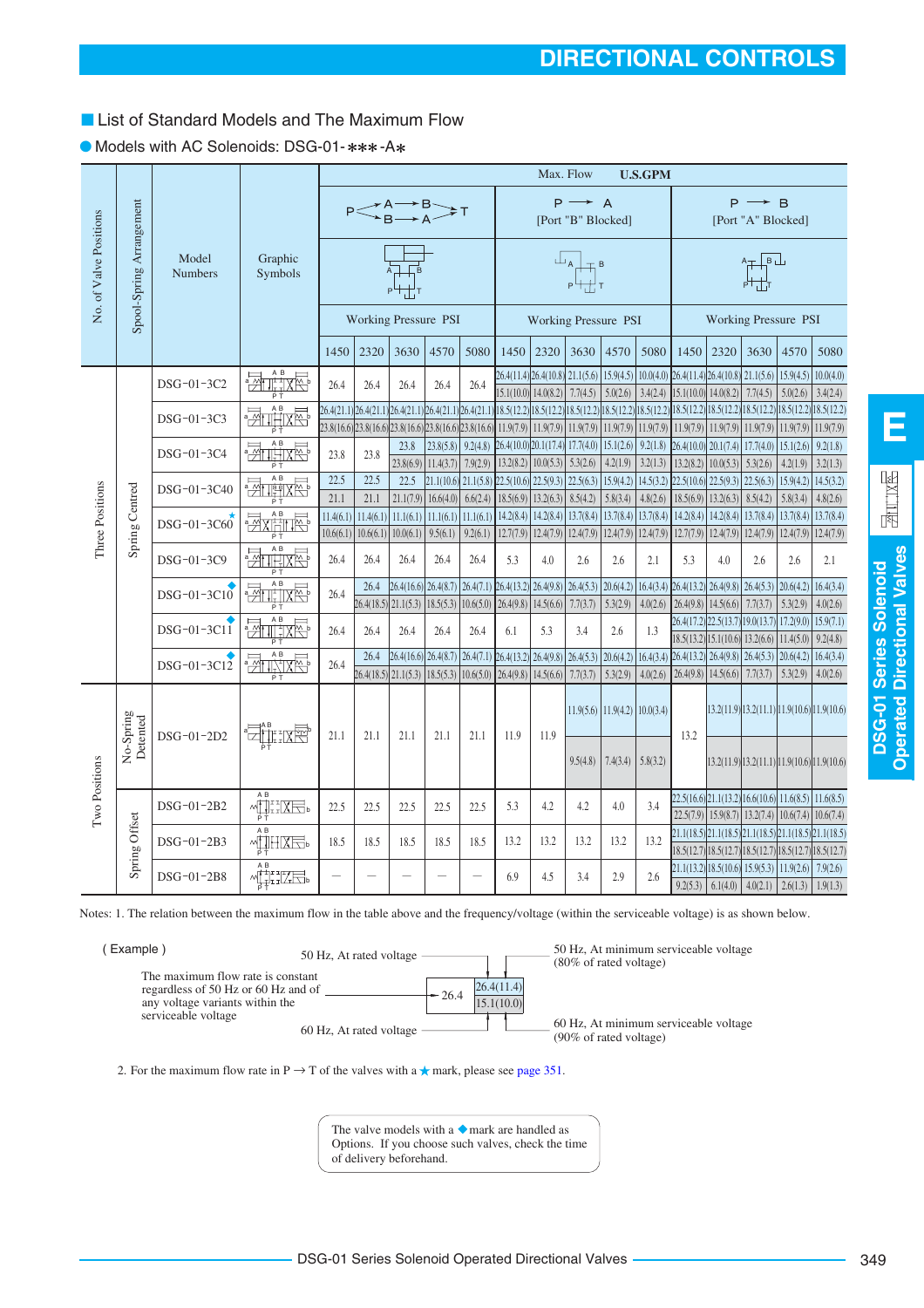■ List of Standard Models and The Maximum Flow

● Models with DC or R Type Solenoids: DSG-01- \*\*\*-D\*/R\*

|                        |                          |                         |                        | Max. Flow<br><b>U.S.GPM</b> |      |                                              |             |            |              |              |                                         |            |            |                           |                      |                                                                            |            |                         |
|------------------------|--------------------------|-------------------------|------------------------|-----------------------------|------|----------------------------------------------|-------------|------------|--------------|--------------|-----------------------------------------|------------|------------|---------------------------|----------------------|----------------------------------------------------------------------------|------------|-------------------------|
|                        |                          |                         |                        |                             |      | $P \leq^{A \rightarrow B}_{B \rightarrow A}$ |             |            |              |              | $P \rightarrow A$<br>[Port "B" Blocked] |            |            |                           | P                    | $\rightarrow$ B<br>[Port "A" Blocked]                                      |            |                         |
| No. of Valve Positions | Spool-Spring Arrangement | Model<br><b>Numbers</b> | Graphic<br>Symbols     |                             |      |                                              |             |            |              |              | ╙╻╟╤╒<br>┍╙┽╀┰                          |            |            |                           |                      | $\begin{array}{c} 1 \ \hline 1 \ \hline 1 \ \hline 1 \ \hline \end{array}$ |            |                         |
|                        |                          |                         |                        |                             |      | <b>Working Pressure PSI</b>                  |             |            |              |              | <b>Working Pressure PSI</b>             |            |            |                           | Working Pressure PSI |                                                                            |            |                         |
|                        |                          |                         |                        | 1450                        | 2320 | 3630                                         | 4570        | 5080       | 1450         | 2320         | 3630                                    | 4570       | 5080       | 1450                      | 2320                 | 3630                                                                       | 4570       | 5080                    |
|                        |                          | DSG-01-3C2              | <b>ETTLE</b>           | 26.4                        | 26.4 | 26.4                                         | 26.4        | 26.4       | 26.4<br>14.5 | 11.9<br>9.3  | 7.4<br>6.1                              | 6.6<br>5.0 | 5.8<br>4.5 | 26.4<br>14.5              | 11.9<br>9.3          | 7.4<br>6.1                                                                 | 6.6<br>5.0 | 5.8<br>4.5              |
|                        |                          | DSG-01-3C3              | A B<br><b>Printixe</b> | 26.4                        | 26.4 | 26.4                                         | 26.4        | 26.4       | 20.6         | 20.6         | 20.6                                    | 20.6       | 19.8       | 20.6                      | 20.6                 | 20.6                                                                       | 20.6       | 19.8                    |
|                        |                          |                         |                        | 21.1                        | 21.1 | 21.1                                         | 21.1        | 21.1       | 18.5         | 18.5         | 18.5                                    | 18.5       | 18.5       | 18.5                      | 18.5                 | 18.5                                                                       | 18.5       | 18.5                    |
|                        |                          | DSG-01-3C4              | 謂來                     | 23.8                        | 23.8 | 23.8                                         | 13.2        | 10.0       | 26.4         | 15.3         | 10.0                                    | 8.2        | 7.7        | 26.4                      | 15.3                 | 10.0                                                                       | 8.2        | 7.7                     |
|                        |                          |                         |                        |                             |      | 11.1                                         | 6.9         | 5.3        | 16.4         | 12.7<br>13.7 | 7.9<br>7.9                              | 6.6        | 6.1<br>6.3 | 16.4                      | 12.7<br>13.7         | 7.9<br>7.9                                                                 | 6.6<br>6.9 | 6.1                     |
|                        | Spring Centred           | DSG-01-3C40             | $\frac{1}{2}$          | 22.5                        | 22.5 | 17.2<br>11.9                                 | 10.6<br>7.9 | 8.7<br>6.9 | 22.5<br>17.2 | 9.5          | 6.6                                     | 6.9<br>5.6 | 5.0        | 22.5<br>17.2              | 9.5                  | 6.6                                                                        | 5.6        | 6.3<br>$\overline{5.0}$ |
| Three Positions        |                          |                         | A B                    | 13.3                        | 13.3 | 13.3                                         | 13.3        | 13.3       | 17.4         | 17.4         | 17.4                                    | 17.4       | 17.4       | 17.4                      | 17.4                 | 17.4                                                                       | 17.4       | 17.4                    |
|                        |                          | DSG-01-3C60             | .<br>정재배 전             | 10.8                        | 10.8 | 10.8                                         | 10.8        | 10.8       | 15.3         | 15.3         | 15.3                                    | 15.3       | 15.3       | 15.3                      | 15.3                 | 15.3                                                                       | 15.3       | 15.3                    |
|                        |                          | DSG-01-3C9              | <b>Zulive</b>          | 26.4                        | 26.4 | 26.4                                         | 26.4        | 26.4       | 5.3          | 4.0          | 2.6                                     | 2.6        | 2.1        | 5.3                       | 4.0                  | 2.6                                                                        | 2.6        | 2.1                     |
|                        |                          |                         | أثارك                  |                             |      | 22.5                                         | 21.1        | 10.6       | 26.4         | 14.8         | 9.5                                     | 7.4        | 6.3        | 26.4                      | 14.8                 | 9.5                                                                        | 7.4        | 6.3                     |
|                        |                          | DSG-01-3C10             |                        | 22.5                        | 22.5 | 9.2                                          | 6.1         | 5.3        | 19.6         | 11.4         | 7.4                                     | 5.3        | 5.0        | 19.6                      | 11.4                 | 7.4                                                                        | 5.3        | 5.0                     |
|                        |                          | DSG-01-3C11             | A B<br>WHA             | 26.4                        | 26.4 | 26.4                                         | 26.4        | 26.4       | 6.1          | 5.3          | 3.4                                     | 2.6        | 1.3        | 26.4<br>$\overline{22.5}$ | 15.9<br>12.2         | 10.6<br>8.5                                                                | 9.5<br>7.4 | 8.5<br>6.3              |
|                        |                          |                         |                        |                             |      | 22.5                                         | 21.1        | 10.6       | 26.4         | 14.8         | 9.5                                     | 7.4        | 6.3        | 26.4                      | 14.8                 | 9.5                                                                        | 7.4        | 6.3                     |
|                        |                          | DSG-01-3C12             | $\frac{1}{2}$          | 22.5                        | 22.5 | 9.2                                          | 6.1         | 5.3        | 19.6         | 11.4         | 7.4                                     | 5.3        | 5.0        | 19.6                      | 11.4                 | 7.4                                                                        | 5.3        | 5.0                     |
|                        | No-Spring<br>Detented    |                         | <b>Eil</b> ike         | 19.8                        | 19.8 | 19.8                                         | 19.8        | 19.8       |              |              | 10.6                                    | 7.9        | 7.1        |                           | 13.2                 | 13.2                                                                       | 11.9       | 11.9                    |
| Two Positions          |                          | $DSG-01-2D2$            |                        | 18.5                        | 18.5 | 18.5                                         | 18.5        | 18.5       | 11.9         | 11.9         | 7.9                                     | 6.6        | 5.8        | 13.2                      | 13.2                 | 11.1                                                                       | 10.6       | 10.6                    |
|                        |                          | DSG-01-2B2              | A B<br><b>MULIXE</b>   | 21.1                        | 21.1 | 21.1                                         | 21.1        | 21.1       | 5.3          | 4.2          | 4.2                                     | 4.0        | 3.4        | 12.2                      | 8.2                  | 6.3                                                                        | 5.8        | 5.8                     |
|                        |                          |                         | РŤ                     |                             |      |                                              |             |            |              |              |                                         |            |            | 8.5                       | 6.1                  | 5.0                                                                        | 4.8        | 4.8                     |
|                        | Spring Offset            | DSG-01-2B3              | A B<br><b>MIHIXE</b>   | 18.5                        | 18.5 | 18.5                                         | 18.5        | 18.5       | 13.2         | 13.2         | 13.2                                    | 13.2       | 13.2       | 19.8                      | 19.8                 | 19.8                                                                       | 19.8       | 19.8                    |
|                        |                          |                         | A B                    |                             |      |                                              |             |            |              |              |                                         |            |            | 17.2                      | 17.2                 | 17.2                                                                       | 17.2       | 17.2                    |
|                        |                          | DSG-01-2B8              | MTHZEL                 |                             |      |                                              |             |            | 6.9          | 4.5          | 3.4                                     | 2.9        | 2.6        | 14.0<br>9.3               | 9.2<br>7.9           | 6.1<br>4.5                                                                 | 5.0<br>3.4 | 4.5<br>3.2              |

Notes: 1. The relation between the maximum flow in the table above and the voltage (within the serviceable voltage) is as shown be low.

| (Example |  |
|----------|--|
|          |  |

|                                    |         |               | <b>lafter</b> te    |
|------------------------------------|---------|---------------|---------------------|
| The maximum flow rate is constant  |         | $26.4$ $\sim$ |                     |
| regardless of any voltage variants | $-26.4$ |               | At mini             |
| within the serviceable voltage     |         |               | $(90\% \text{ of }$ |
|                                    |         |               |                     |

At rated voltage emperature rise and saturated] imum serviceable voltage f rated voltage) [after temperature rise and saturated]

2. For the maximum flow rate in P  $\rightarrow$  T of the valves with a  $\star$  mark, please see [page 351.](#page-7-0)

The valve models with a  $\blacklozenge$  mark are handled as Options. If you choose suce valves, check the time of delivery beforehand.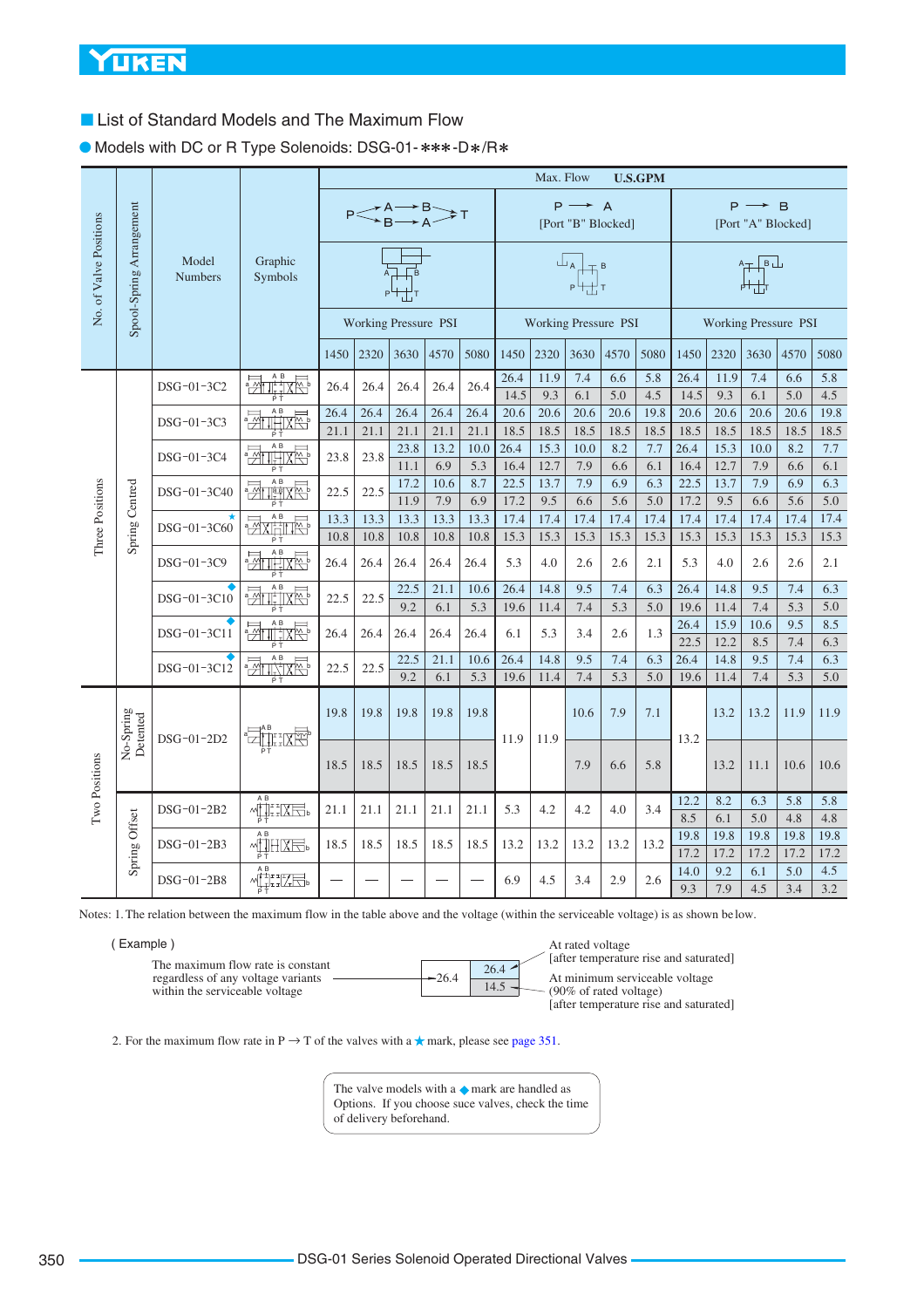# <span id="page-7-0"></span>Maximum Flow of Centre By-Pass

In valve type 3C60, in case where the actuator is put on in between the cylinder ports A and B as illustrated below and where the actuator moves and suspended at its stroke end and where the valve is then shifted to the neutral position in the suspended state of the actuator, the maximum flow rates available are those as shown as the table below regardless of any voltage in the range of serviceable valtage.

| J |  |
|---|--|
|   |  |

| Mode Numbers           | Graphic | L/min (U.S.GPM)<br>Max. Flow |                           |                        |                        |                           |  |  |
|------------------------|---------|------------------------------|---------------------------|------------------------|------------------------|---------------------------|--|--|
|                        | Symbol  | 10 MPa<br>(1450 PST)         | 16 MPa<br>$(2320$ PSI $)$ | 25 MPa<br>$(3630$ PSI) | 31.5 MPa<br>(4570 PST) | 35 MPa<br>$(5080$ PSI $)$ |  |  |
| $DSG-01-3C60-A*/D*/R*$ | A B     | 55<br>(14.5)                 | 44<br>(11.6)              | 30<br>(7.9)            | 26<br>(6.9)            | 22<br>(5.8)               |  |  |

# **List of Shockless Models and The Maximum Flow**

Models with DC or R Type Solenoids: S-DSG-01-\*\*\*-D\*/R\*

|                              |                             |                      |                                                                                                                                                                                                                                                                                                                                                                       | L/min (U.S.GPM)<br>Max. Flow           |                                        |                                              |                                 |                            |                                         |                                 |                                |                        |  |  |                                                                                                                                                                                                                                                                                               |  |  |
|------------------------------|-----------------------------|----------------------|-----------------------------------------------------------------------------------------------------------------------------------------------------------------------------------------------------------------------------------------------------------------------------------------------------------------------------------------------------------------------|----------------------------------------|----------------------------------------|----------------------------------------------|---------------------------------|----------------------------|-----------------------------------------|---------------------------------|--------------------------------|------------------------|--|--|-----------------------------------------------------------------------------------------------------------------------------------------------------------------------------------------------------------------------------------------------------------------------------------------------|--|--|
|                              |                             |                      |                                                                                                                                                                                                                                                                                                                                                                       | $P \leq A \rightarrow B \rightarrow A$ |                                        | $P \rightarrow$<br>- A<br>[Port "B" Blocked] |                                 |                            | $P \rightarrow B$<br>[Port "A" Blocked] |                                 |                                |                        |  |  |                                                                                                                                                                                                                                                                                               |  |  |
| No. of<br>Valve<br>Positions | Spool-Spring<br>Arrangement | <b>Model Numbers</b> |                                                                                                                                                                                                                                                                                                                                                                       | Graphic<br>Symbol                      |                                        |                                              |                                 |                            | $A + B$<br>$P^{\perp}$                  |                                 |                                | ╙╻┼╤╒<br>╒┞┼┦┰         |  |  | $\begin{array}{c} A \perp B \perp \cr \downarrow \cr \downarrow \cr \downarrow \cr \downarrow \cr \downarrow \cr \end{array}$<br><b>Working Pressure</b><br>MPa (PSI)<br>25<br>10<br>16<br>(2320)<br>(3630)<br>32<br>25<br>40<br>(8.5)<br>(6.6)<br>32<br>20<br>16<br>(4.23)<br>(5.3)<br>(8.5) |  |  |
|                              |                             |                      |                                                                                                                                                                                                                                                                                                                                                                       | <b>Working Pressure</b><br>MPa (PSI)   |                                        | <b>Working Pressure</b><br>MPa (PSI)         |                                 |                            |                                         |                                 |                                |                        |  |  |                                                                                                                                                                                                                                                                                               |  |  |
|                              |                             |                      |                                                                                                                                                                                                                                                                                                                                                                       | 10<br>(1450)                           | 16<br>(2320)                           | 25<br>(3630)                                 | 10<br>(1450)                    | 16<br>(2320)               | 25<br>(3630)                            | (1450)                          |                                |                        |  |  |                                                                                                                                                                                                                                                                                               |  |  |
| Three                        | Spring                      | S-DSG-01-3C2         | $\frac{1}{2}$                                                                                                                                                                                                                                                                                                                                                         | 63<br>(16.6)                           | 63<br>(16.6)                           | 40<br>(10.6)                                 | 40<br>(10.6)<br>32<br>(8.5)     | 32<br>(8.5)<br>20<br>(5.3) | 25<br>(6.6)<br>16<br>(4.23)             | (10.6)                          |                                |                        |  |  |                                                                                                                                                                                                                                                                                               |  |  |
| Positions                    | Centred                     | S-DSG-01-3C4         | A B<br>$\frac{1}{2}$                                                                                                                                                                                                                                                                                                                                                  | 60<br>(15.9)                           | 50<br>(13.2)<br>40                     | 40<br>(10.6)<br>20                           | 40<br>(10.6)<br>$\overline{32}$ | 32<br>(8.5)<br>16          | 16<br>(4.2)<br>$\overline{12}$          | 40<br>(10.6)<br>$\overline{32}$ | $\overline{32}$<br>(8.5)<br>16 | 16<br>(4.2)<br>12      |  |  |                                                                                                                                                                                                                                                                                               |  |  |
| Two<br>Positions             | Spring<br>Offset            | S-DSG-01-3B2         | A <sub>B</sub><br>$\begin{picture}(120,115) \put(0,0){\line(1,0){15}} \put(15,0){\line(1,0){15}} \put(15,0){\line(1,0){15}} \put(15,0){\line(1,0){15}} \put(15,0){\line(1,0){15}} \put(15,0){\line(1,0){15}} \put(15,0){\line(1,0){15}} \put(15,0){\line(1,0){15}} \put(15,0){\line(1,0){15}} \put(15,0){\line(1,0){15}} \put(15,0){\line(1,0){15}} \put(15,0){\line$ | 50<br>(13.2)<br>45<br>(11.9)           | (10.6)<br>45<br>(11.9)<br>40<br>(10.6) | (5.3)<br>45<br>(11.9)<br>40<br>(10.6)        | (8.45)<br>30<br>(7.9)           | (4.23)<br>30<br>(7.9)      | (3.17)<br>30<br>(7.9)                   | (8.45)<br>60<br>(15.9)          | (4.23)<br>40<br>(10.6)         | (3.17)<br>40<br>(10.6) |  |  |                                                                                                                                                                                                                                                                                               |  |  |

Notes: 1. The relation between the maximum flow in the table above and the voltage (within the serviceable voltage) is as shown be low.

| Example)                                                                                                  | $\mu$ min                                                 | At rated voltage                                                                                                                                        |
|-----------------------------------------------------------------------------------------------------------|-----------------------------------------------------------|---------------------------------------------------------------------------------------------------------------------------------------------------------|
| The maximum flow rate is constant<br>regardless of any voltage variants<br>within the serviceable voltage | 50<br>13.2<br>60<br>40<br>(15.9)<br>(10.6)<br>$-$ U.S.GPM | [after temperature rise and saturated]<br>At minimum serviceable voltage<br>$(90\% \text{ of rated voltage})$<br>[after temperature rise and saturated] |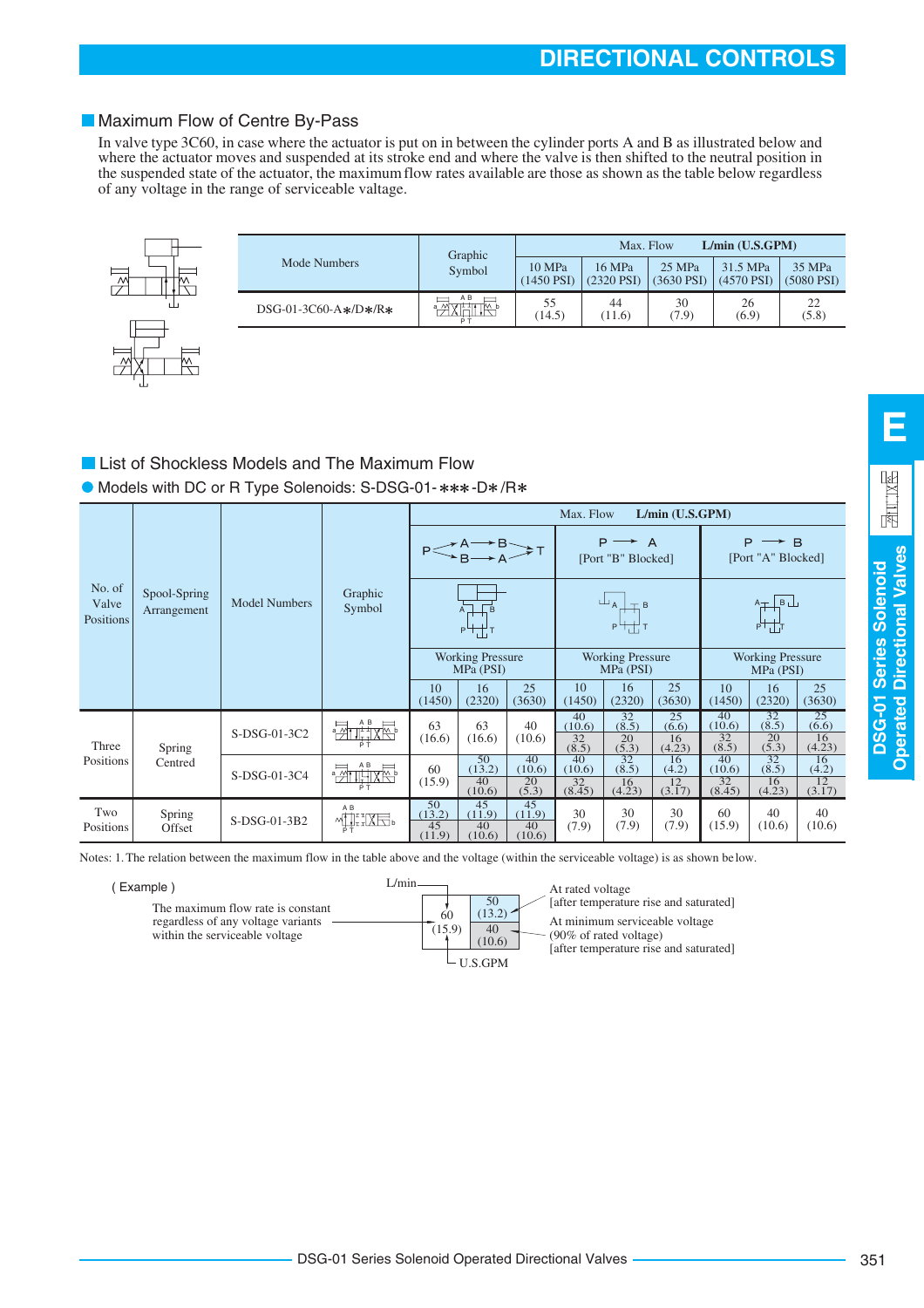# <span id="page-8-0"></span>**UKEN**

#### Reverse Mounting of Solenoid.

In spring offset type, it is a standard configuration that the solenoid is mounted onto the valve in the SOL b position (side). However, in this particular spool-spring arrangement, the mounting of the solenoid onto the valve in the reverse position -SOL a side- is also available. The graphic symbol for this reverse mounting is as shown below.

As for the valve type 2B  $*A$  and 2B  $*B$ , please refer to the explanation under the heading of "Valves Using Neutral Position and Side Position" given below.



Standard Mtg. of Solenoid Reverse Mtg. of Solenoid

#### Valves Using Neutral Position and Side Position. (Special Two position Valve)

Besides the use of the standard 2-position valves aforementioned in the "List of Standard Models and Maximum Flow", the 3-position valves also can be used as the 2-position valves using the two of their three positions. In this case, there are two kinds of the valve available. One is the valve using the neutral position and SOL a position  $(2B*A)$  and another is the valve using the neutral position and SOL b position  $(2B*B)$ .



|  | Graphic SymbolsG     |                       |                          |  | rap                  |                       |
|--|----------------------|-----------------------|--------------------------|--|----------------------|-----------------------|
|  | <b>Model Numbers</b> | Standard<br>Mtg. Type | Reverse<br>Mtg. Type     |  | <b>Model Numbers</b> | Standard<br>Mtg. Type |
|  | $DSG-01-2B*A$        | $\cdot$ B<br>A<br>M   | B,<br>A<br>М<br>∣a—<br>P |  | $DSG-01-2B*B$        | AB<br>۸۸              |
|  | DSG-01-2B2A          |                       |                          |  | $DSG-01-2B2B$        |                       |

| Graphic SymbolsG |                      |                      | raphic Symbols        |                      |  |
|------------------|----------------------|----------------------|-----------------------|----------------------|--|
| dard<br>Type     | Reverse<br>Mtg. Type | <b>Model Numbers</b> | Standard<br>Mtg. Type | Reverse<br>Mtg. Type |  |
|                  | M<br>lai<br>P        | $DSG-01-2B*B$        | AB<br>М<br>P          | $a_r$<br>P           |  |
| ᅟ<br>ᇊ           |                      | DSG-01-2B2B          |                       |                      |  |
|                  |                      | DSG-01-2B3B          |                       |                      |  |
|                  |                      | $DSG-01-2B4B$        |                       |                      |  |
|                  |                      | DSG-01-2B60B         |                       |                      |  |
|                  |                      | DSG-01-2B10B         |                       |                      |  |

In the above table, the graphic symbols in mounting type highlighted with shade are optional extra, therefore, please confirm the time of delivery with us before ordering.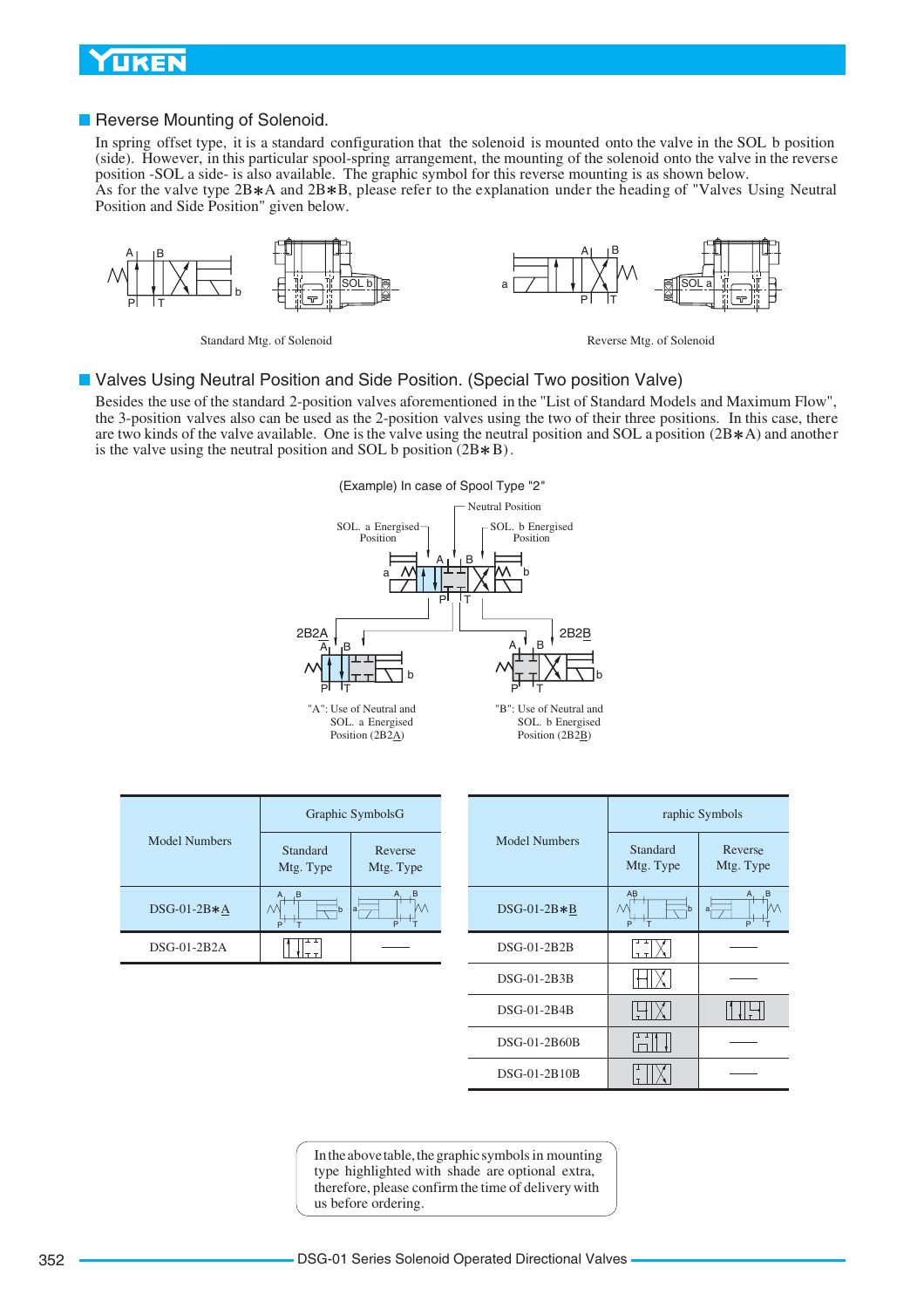# **Typical Changeover Time**

Changeover time varies according to oil viscosity, spool type and hydraulic circuit.

# **Standard Type** (Without Shockless Function) -

Pressure: 16 MPa (2320 PSI) Flow Rate: 31.5 L/min (8.3 U.S.GPM) Viscosity:  $35 \text{ mm}^2/\text{s}$  (164 SSU) Voltage:  $100\%V$ (After coil temprature rises and saturated) [Test Conditions]





|          |                  | Time ms |    |  |
|----------|------------------|---------|----|--|
| Type     | Model Numbers    |         |    |  |
| Standard | $DSG-01-3C2-$ A* | 15      | 23 |  |
|          | $DSG-01-3C2-D*$  | 48      | 19 |  |
| Type     | $DSG-01-3C2-R*$  | 50      |    |  |

### **Shockless Type**

[Test Circuit and Conditions]



Setting Pressure (Ps): 7 MPa (1020 PSI) Load (W): 1000 kg (2205 1bs.) Speed: 8 m/min (26.2 ft./min) Viscosity:  $35 \text{ mm}^2/\text{s}$  (164 SSU)

### [Reaults of Measurement]



| Type                     | <b>Model Nmbers</b> |         | Time<br>ms | Acceleration<br>$m/s2$ (G) |                |
|--------------------------|---------------------|---------|------------|----------------------------|----------------|
|                          |                     | $T_{1}$ | $T_{2}$    | $G_1$                      | G <sub>2</sub> |
| <b>Shockless</b><br>Type | $S-DSG-01-3C2-D*$   | 70      | 30         | 12<br>(1.2)                | (0.7)          |
| Standard<br>Type         | $DSG-01-3C2-D*$     | 35      | 25         | 18<br>(1.8)                | 15             |

**E**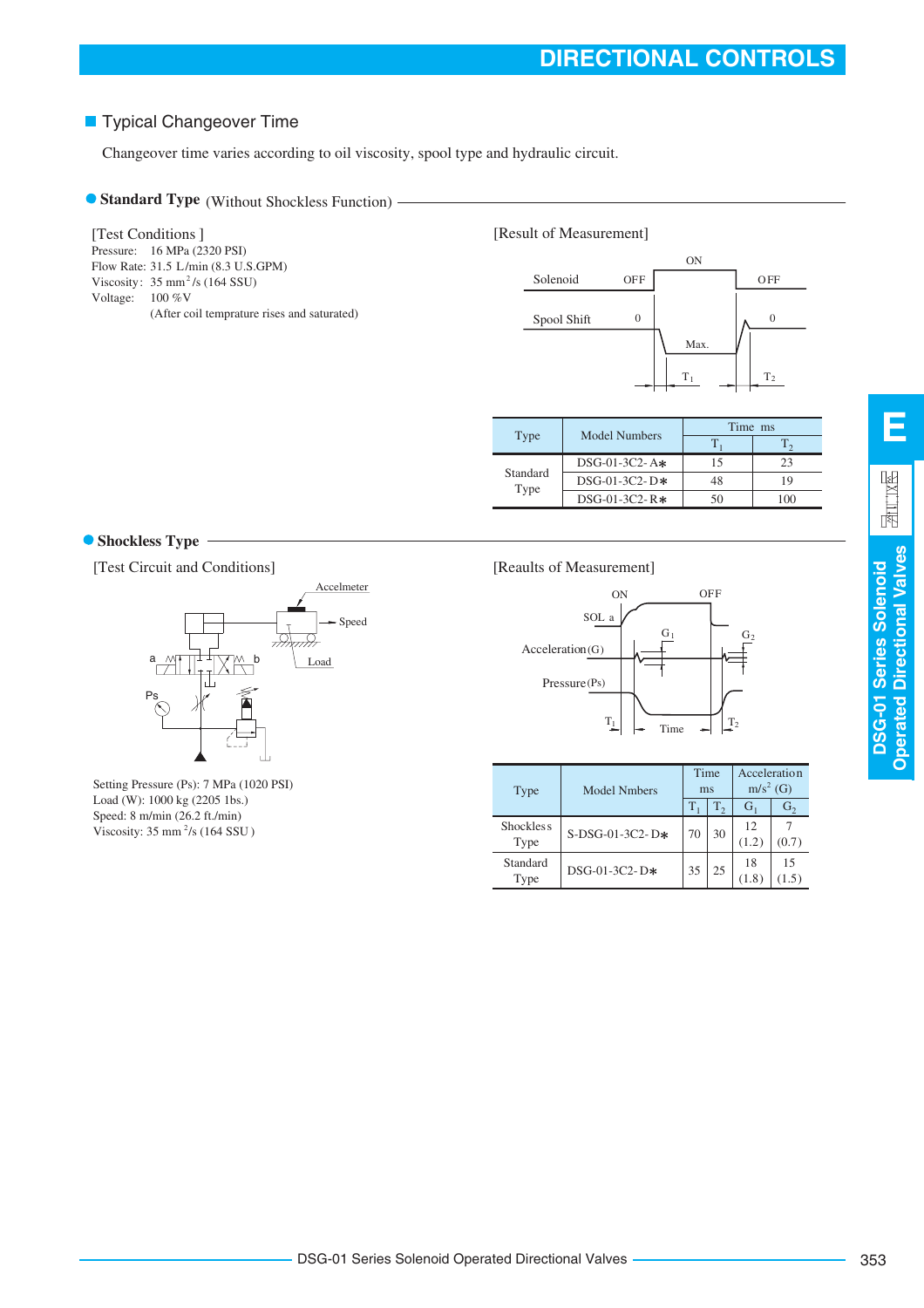### **Pressure Drop**

Pressure drop curves based on viscosity of 35 mm<sup>2</sup>/s (164 SSU) and specific gravity of 0.850.

# **Standard Type:** DSG-01



|                      | Pressure Drop Curve Number |                   |                   |                   |                   |  |  |
|----------------------|----------------------------|-------------------|-------------------|-------------------|-------------------|--|--|
| <b>Model Numbers</b> | $P \rightarrow A$          | $B \rightarrow T$ | $P \rightarrow R$ | $A \rightarrow T$ | $P \rightarrow T$ |  |  |
| DSG-01-3C2           | 4                          | A)                | 40                | A)                |                   |  |  |
| DSG-01-3C3           | (5)                        | (5)               | (5)               | (5)               | 2                 |  |  |
| DSG-01-3C4           | 4)                         | 4)                | 4                 | ④                 |                   |  |  |
| DSG-01-3C40          | 4                          | ④                 | ④                 | ④                 |                   |  |  |
| DSG-01-3C60          | $\textcircled{1}$          | ⋒                 | $\textcircled{1}$ | ①                 | $^{\circledR}$    |  |  |
| DSG-01-3C9           | (5)                        | (3)               | (5)               | (3)               |                   |  |  |
| DSG-01-3C10          | ④                          | (5)               | ④                 | ④                 |                   |  |  |
| DSG-01-3C11          | ④                          | ④                 | ④                 | ⊕                 |                   |  |  |
| DSG-01-3C12          | ④                          | ④                 | ④                 | ⑤                 |                   |  |  |
| DSG-01-2D2           | ⑤                          | 4                 | (5)               | 4                 |                   |  |  |
| DSG-01-2B2           | ⑤                          | ④                 | (5)               | ④                 |                   |  |  |
| DSG-01-2B3           | (5)                        | (5)               | (5)               | (5)               |                   |  |  |
| DSG-01-2B8           | (5)                        |                   | (4)               |                   |                   |  |  |

### **• Shockless Type: S-DSG-01**



| <b>Model Numbers</b> | Pressure Drop Curve Number |                   |                   |                   |  |  |
|----------------------|----------------------------|-------------------|-------------------|-------------------|--|--|
|                      | $P \rightarrow A$          | $B \rightarrow T$ | $P \rightarrow B$ | $A \rightarrow T$ |  |  |
| $S-DSG-01-3C2$       | Т.                         |                   |                   |                   |  |  |
| $S-DSG-01-3C4$       | Т.                         |                   |                   |                   |  |  |
| $S-DSG-01-2B2$       |                            |                   |                   |                   |  |  |

For any other viscosity, multiply the factors in the table below.

| Viscosity | $\left \text{mm}^2\text{/s}\right $ 15   20   30   40   50   60   70   80   90   100 |  |                                                                                                                 |  |  |  |  |
|-----------|--------------------------------------------------------------------------------------|--|-----------------------------------------------------------------------------------------------------------------|--|--|--|--|
|           | SSU 77 98 141 186 232 278 324 371 417 464                                            |  |                                                                                                                 |  |  |  |  |
| Factor    |                                                                                      |  | $\vert 0.81 \vert 0.87 \vert 0.96 \vert 1.03 \vert 1.09 \vert 1.14 \vert 1.19 \vert 1.23 \vert 1.27 \vert 1.30$ |  |  |  |  |

 $\bullet$  For any other specific gravity (G'), the pressure drop ( $\Delta P'$ ) may be obtained from the formula below.

 $\Delta P' = \Delta P$  (G'/0.850)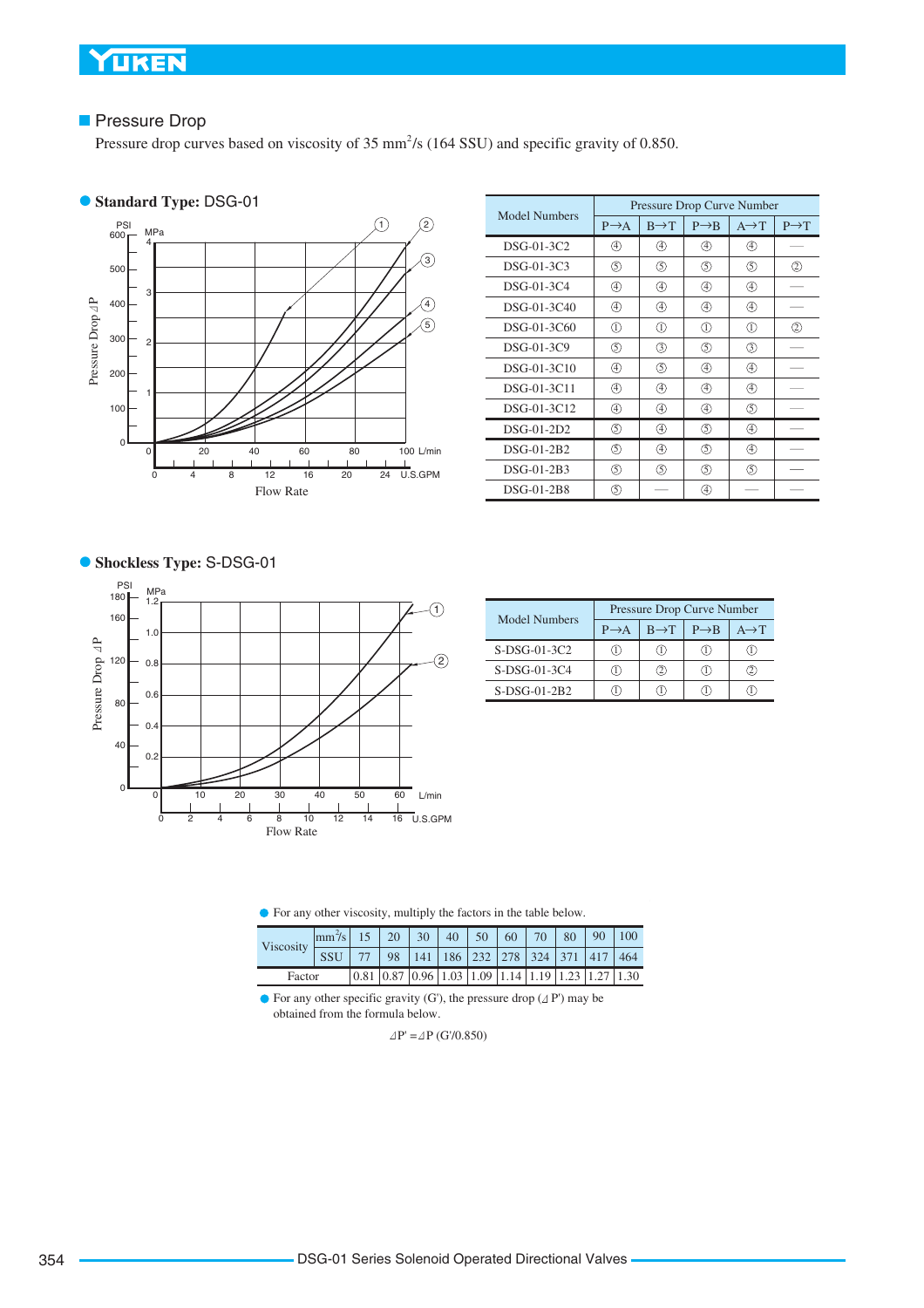# **DIRECTIONAL CONTROLS**



**Operated Directional Valves**

**Operated Directional Valves**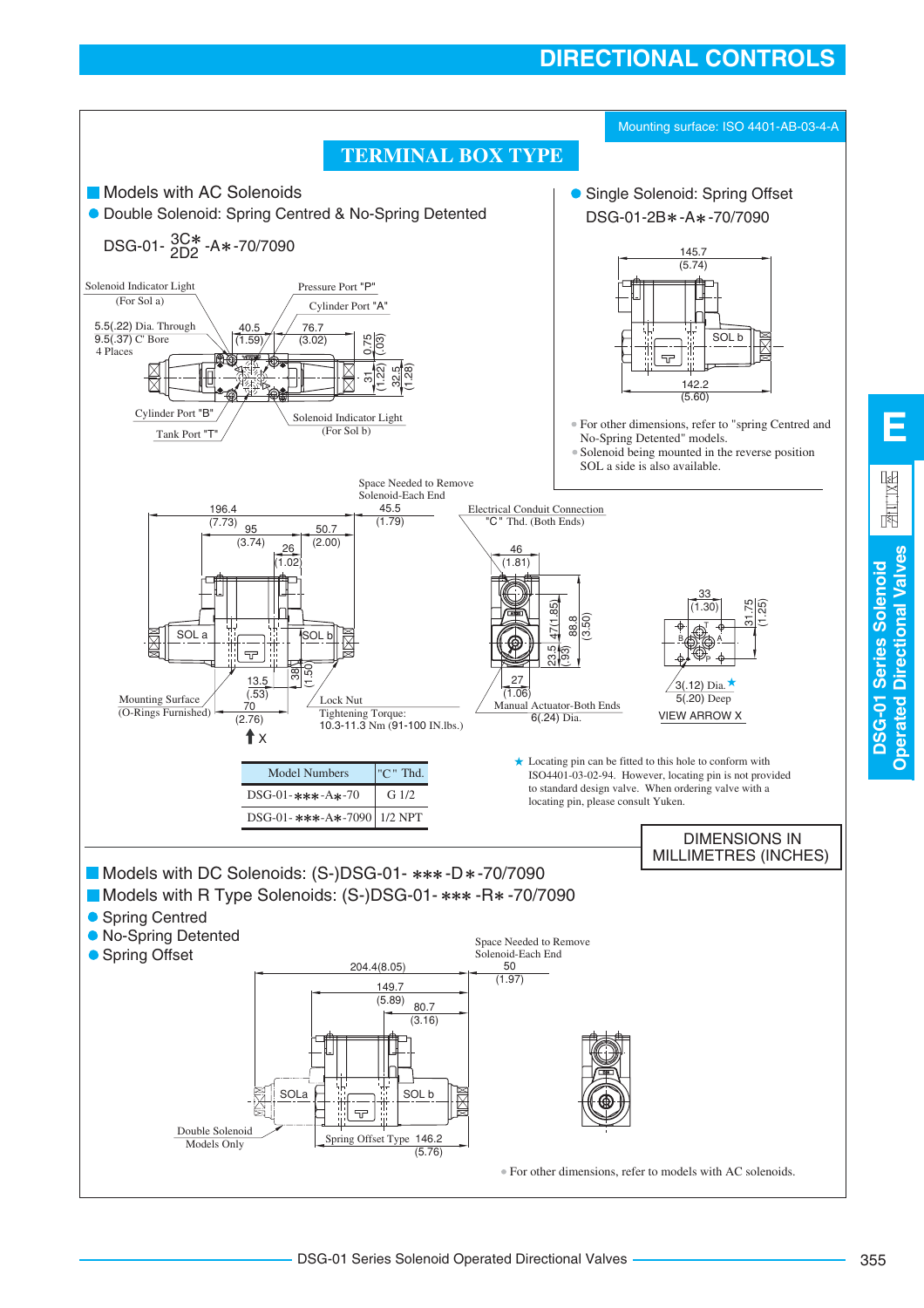<span id="page-12-0"></span>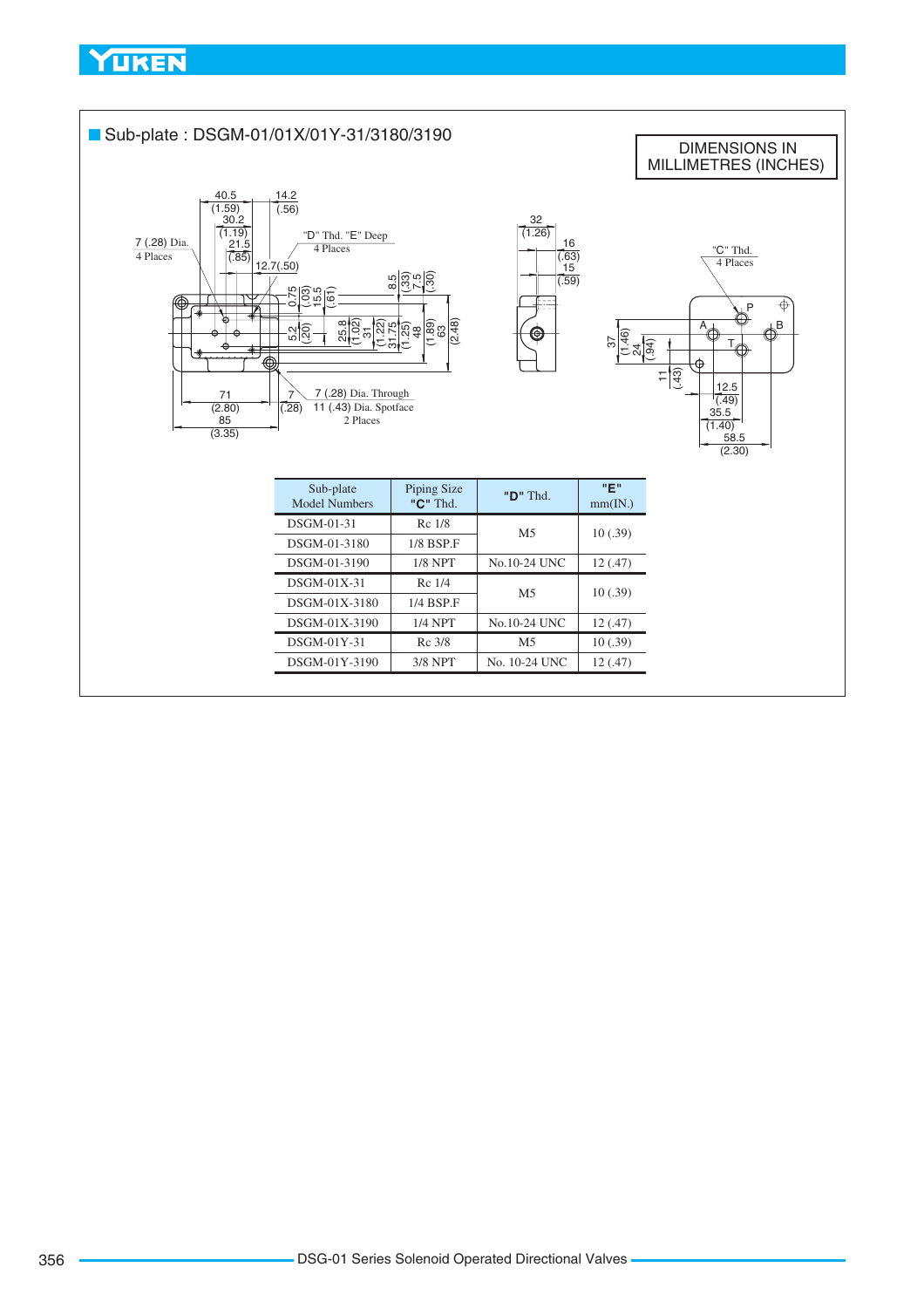# **DIRECTIONAL CONTROLS**



# **Interchangeability in Installation Current and New Design**

In ouder to achieve higher pressure, higher flow, lower pressure drop DSG-01 valves has been upgraded from the 60 design series to the 70 design series.

The figures in the table below are the comparison between the current and the new design valves.

#### ● Specifications

|                    | Max. Flow<br>L/min | Max. Operating<br>Pressure | Max. T-Line<br>Back Pres. | Max. Changeover<br>Frequency | Pressure Drop <sup>*</sup><br>MPa (PSI) | Mass $kg$ (lbs.) |           |
|--------------------|--------------------|----------------------------|---------------------------|------------------------------|-----------------------------------------|------------------|-----------|
| Design Number      | (U.S.GPM)          | MPa (PSI)                  | MPa (PSI)                 | $C$ ycle/min $(min^{-1})$    | $\{P\rightarrow A\}$                    | $3C*/2D*$        | $2B*$     |
| New Design: 70     | 100(26.4)          | 35(5080)                   | 21(3050)                  | 300                          | 0.9(130)                                | 1.85(4.08)       | .4(3.09)  |
| Current Design: 60 | 63(16.6)           | 31.5(4570)                 | 16(2320)                  | (R Type sol. Only 120)       | 1.0(145)                                | 2.2(4.85)        | 1.6(3.53) |

★ Flow Rate: 60 L/min (15.9 U.S.GPM), Viscosity: 30 mm<sup>2</sup> /s (141 SSU), Spool type "2" (Closed centre)

#### **• Interchangeability in Installation**

Interchangeability in installation in maintained though there are minor differences in demension as in the following table.



**DSG-01 Series Solenoid Operated Directional Valves**

**Operated Directional Valves DSG-01 Series Solenoid** 

**E**

园 11.1X民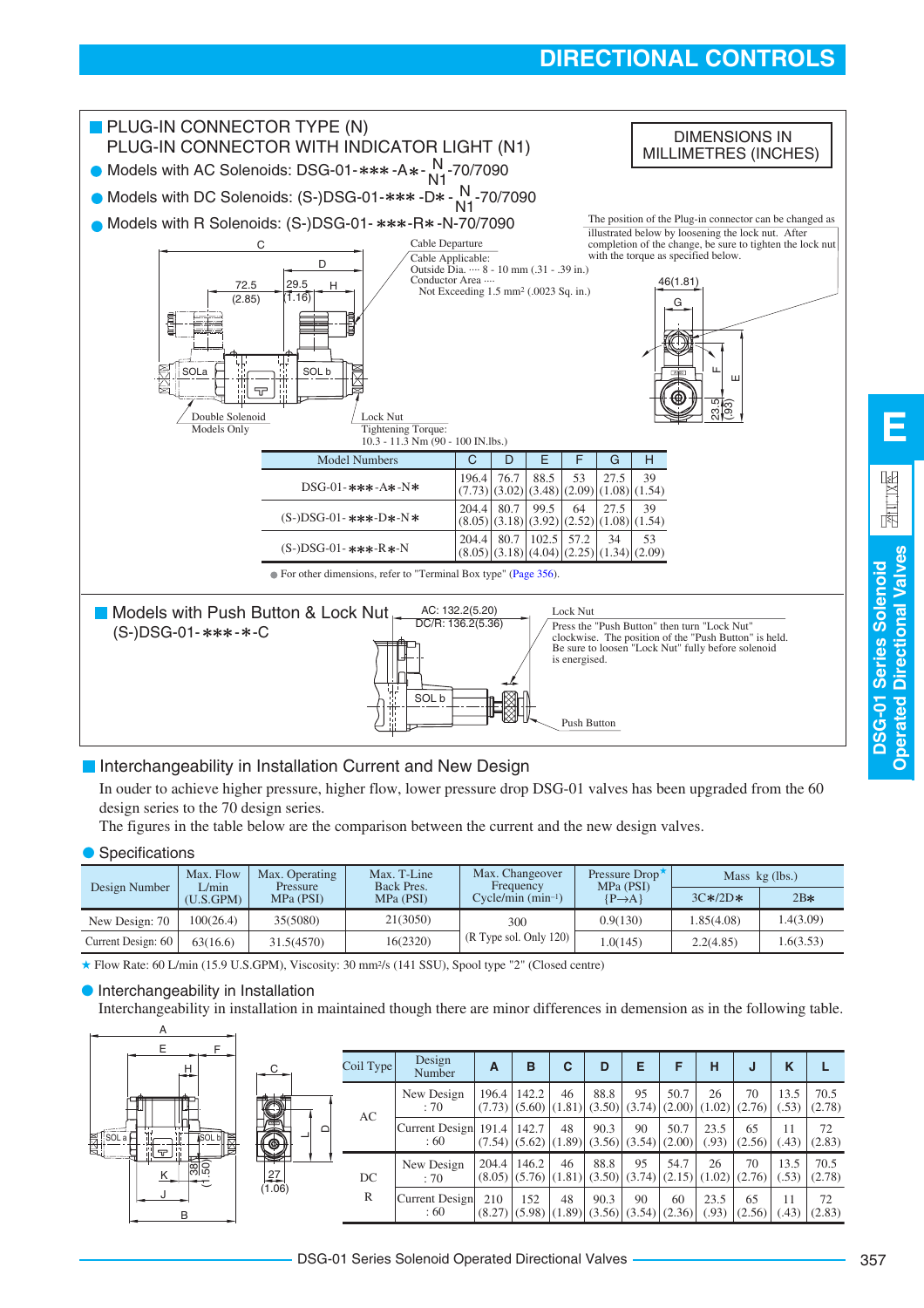# **Details of Receptacle**



3. With DC solenoids, polarity is no question.

Do not perform wiring while the power is on.

Doing so may result in electric shock, burns or death. Make the wiring properly. Improper wiring will cause an irregular movement of the machine, resulting in a grave accident.

# **Electrical Circuit**

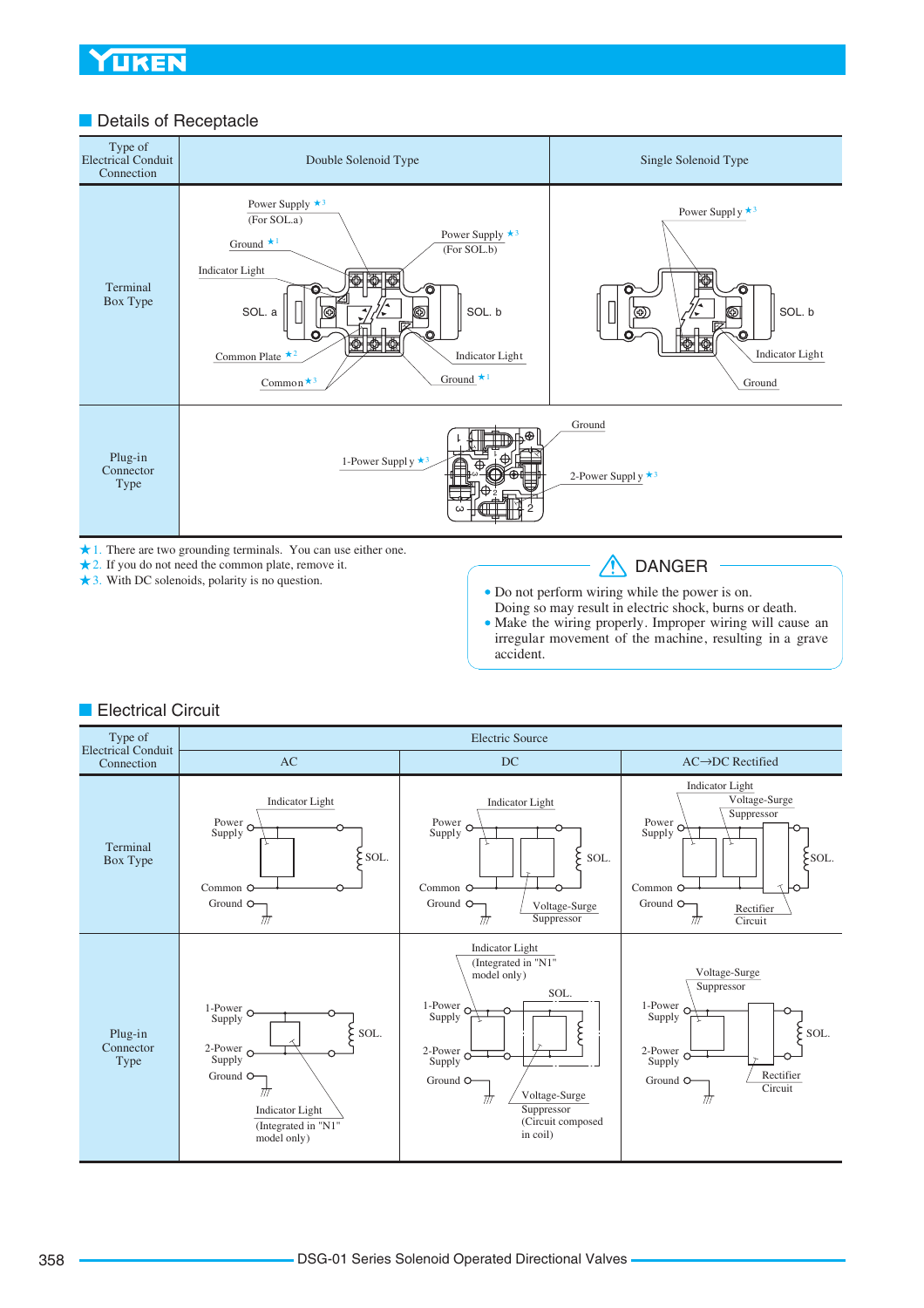# ■ List of Seals



| Name of Parts<br>Item | Part Numbers | Qty.                      |       |                | Remarks        |                                      |
|-----------------------|--------------|---------------------------|-------|----------------|----------------|--------------------------------------|
|                       |              | $3C*$                     | $2D*$ | $2B*$          |                |                                      |
| 8                     | $O-Ring$     | $SO-NB-A-012$ (NBR, Hs90) | 4     | $\overline{4}$ | 4              |                                      |
| 9                     | $O-Ring$     | $SO-NB-PI8$               |       |                | 1              |                                      |
| 18                    | Packing      | 1790S-VK421290-8          |       |                |                |                                      |
| 19                    | $O-Ring$     | S6                        | 2     | 2              | 2              |                                      |
| 24                    | $O-Ring$     | AS 568-026 (NBR, Hs70)    | 2     | 2              | 1              |                                      |
| 25                    | $O-Ring$     | $SO-NB-PI8$               | 2     | 2              |                | Included in Solenoid Ass'y (Item 11) |
| 26                    | $O-Ring$     | $SO-NA-P20$               | 2     | 2              |                |                                      |
| 27                    | $O-Ring$     | $SO-NA-P4$                | 4     | $\overline{4}$ | 2              |                                      |
| 30                    | Plug         | 1790S-VK418329-9          |       |                | $\overline{c}$ |                                      |
|                       |              |                           |       |                |                |                                      |

When ordering the O-Rings, please specify the seal kit number from the table below.

| Valve Model Numbers                                     | Seal Kit No.   | O-Ring Details for Seal Kit                                                        |
|---------------------------------------------------------|----------------|------------------------------------------------------------------------------------|
| $\text{*}-DSG-01-\text{*}*\text{*}-\text{*}-70/7090$    | KS-DSG-01-70   | $(8)(4 \text{ Pcs.})$ , $(9)$ & $(25)$ (2 Pcs., see above), $(27)(4 \text{ Pcs.})$ |
| $\star$ -DSG-01- $\star\star\star$ - $\star$ -N-70/7090 | KS-DSG-01-N-70 | $(8)(4 \text{ Pcs.})$ , $(9)$ & $(25)(2 \text{ Pcs.})$ , see above)                |

Solenoid Ass'y, Coil, Receptacle and Connector Refer to [page 360](#page-16-0) for the details of these parts.

**DSG-01 Series Solenoid Operated Directional Valves**

**DSG-01 Series Solenoid**<br>Operated Directional Valves

**E**

 $\frac{1}{2}$